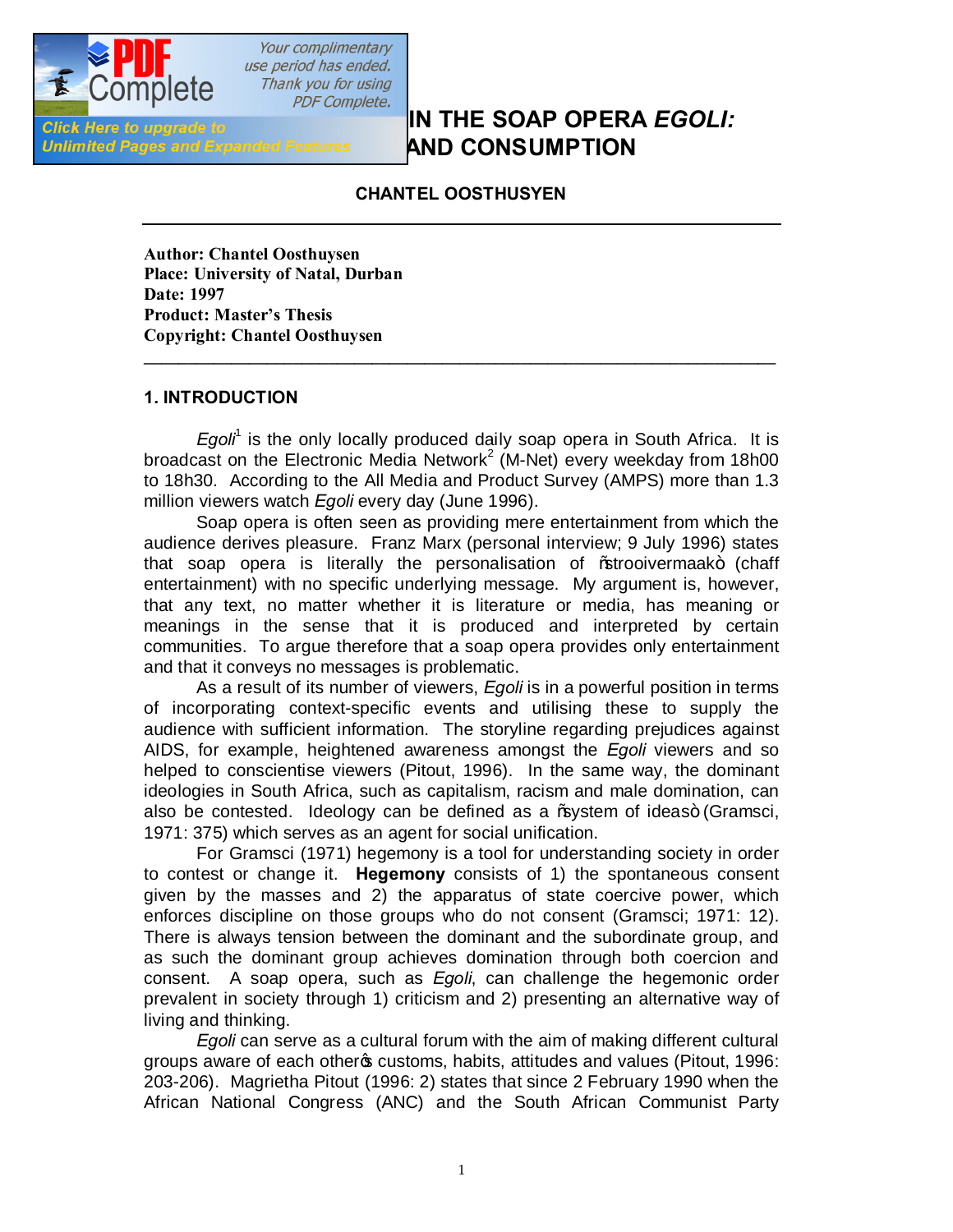

**Unlimited Pages and Expanded Features** 

Exactle COTTIPICTO *PDF Complete.*<br>Click Here to upgrade to exercise the National Party political hierarchies such as the National Party  $\mu$ pgrade to discussion<sup>3</sup> + which found resonance pecially those aimed at mixed audiences. As

such *Egoli* can serve as an information source concerning different cultural groups in South Africa.

Pitout (1996: 4) investigates the possibility of *Egoli* being a popular symbolic form, which propagates the ideal values of the new South Africa, for example tolerance of other cultures. Symbolic forms entail language and images being utilised in the media to produce a specific message. The aim can be to inform, to convince or to entertain. Pitout (1996: 205) argues that in *Egoli* an idealised society is represented where different cultural groups interact without any conflict.

I agree with Pitout (1996: 4) that *Egoli* can in some respects be a cultural forum where viewers can learn about other cultures and learn to interact with one another in an idealised manner. This article argues, however, that the intertextuality that is used in *Egoli* should be politicised, that the relationship *Egoli* has with the context should be a critical one rather than merely reflectional.

Certain aspects of South African life are portrayed in an idealistic way in *Egoli*, especially those relating to racial relations in the work environment. This is done deliberately by Franz Marx (personal interview; 9 July 1996) who attempts to present an idealised Johannesburg. Apart from presenting preferred interrelationships, *Egoli* also manages to be critical of some socio-political issues, for example prejudice against people with AIDS. These critical relationships with the context should, however, be extended to include all sociopolitical issues such as gender and ethnic equality.

Since any production of a text is a cultural activity, the cultural context of the producer is incorporated into the text, whether consciously or not. The producers also have a specific target audience for whom they produce the soap opera, which colours the way in which they present the South African context in their productions. It is important for producers to be aware of their own ideological perspectives. In this way a certain viewpoint is not propagated and audiences are provided with sufficient information from all involved parties so that they may create informed opinions regarding socio-political issues.

**Culture** is a useful tool in understanding the way meaning is constructed through the production and the interpretation process. Both producersq and audiences q cultures play a salient role in the way in which they actively react to their socially determined identities. Culture can be defined as follows:

*Culture is the ensemble of meaningful practices and 'uniformities of behaviour' through which self-defined groups within or across social classes express themselves in a unique way or locate themselves within an identifiable 'field of signification'* (Tomaselli, 1988: 39)*.*

It must be noted that cultures are not homogeneous wholes and that the interpretations and behaviours of individuals from one specific culture differ according to their various identities that constitute their culture, such as gender, ethnicity, class and language.

The production of *Egoli* will be analysed as being influenced not only by culture but also by **consumption**. The latter can be defined as % he processes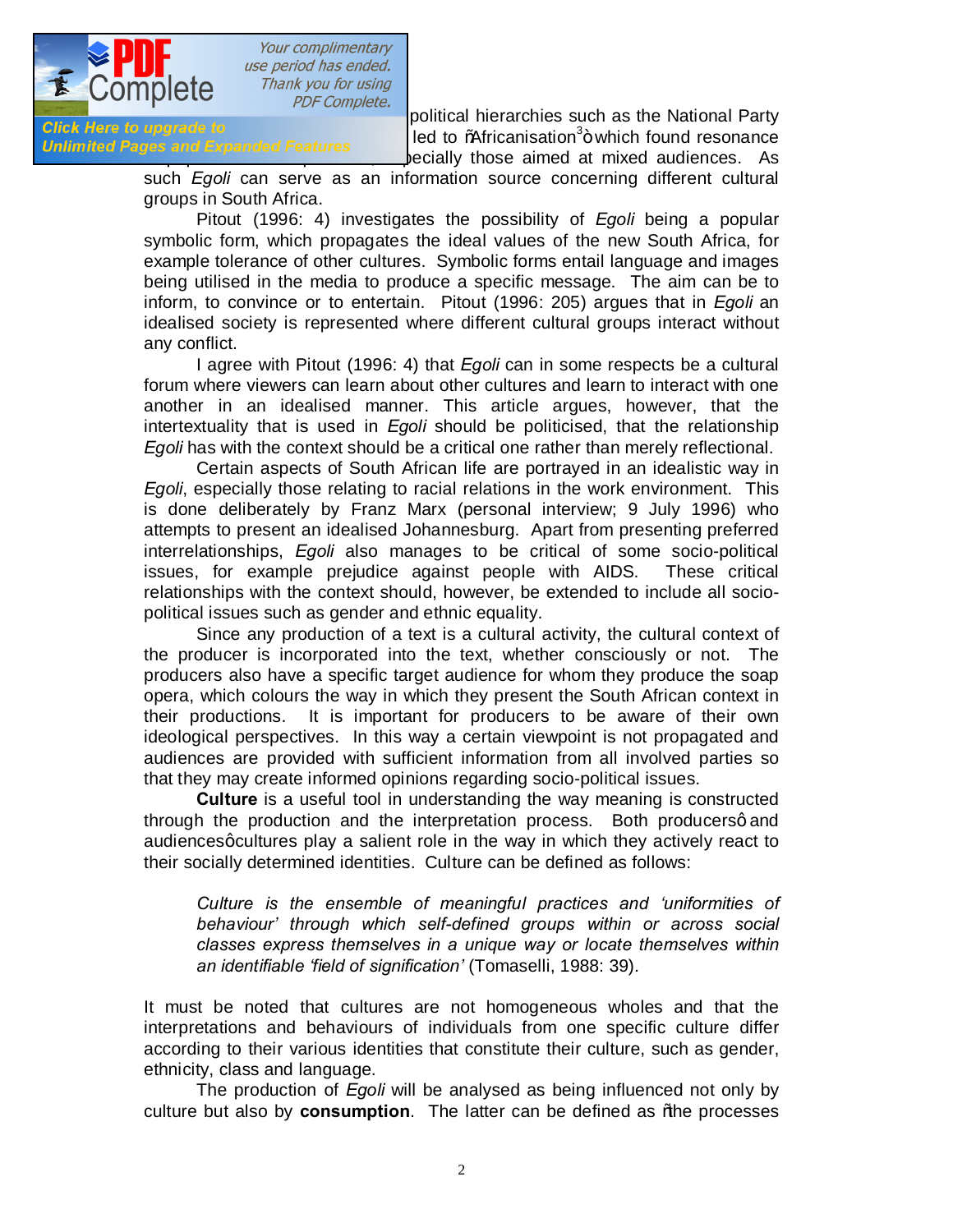

by which consumer the complete.<br>
d services are created, bought and used+<br>
we sepecte determine the way Eagli presents Gick Here to upgrade to<br>Unlimited Pages and Expanded Features wo aspects determine the way *Egoli* presents Jsing episodes aired between 14-29 November

1996, I will analyse whether the various audiences interpret these texts as being critical or merely reflectional of the South African context it incorporates.

As theoretical basis I will apply Julia Kristeva (1980) definition of intertextuality to a Peircean model of Semiotics. The different types of intertextual relationships will be discussed as proposed by Genette (1982) and a new term will be introduced, namely contextuality. The latter form of intertextuality entails the relationship between a text and the context to which it refers. I will argue that *Egoli* needs to be critical of the context it represents in order to make its audiences aware of the options available to them.

## **2. METHODOLOGY**

I interviewed producer Franz Marx, executive producer Laurence Lurie and head writer Danie Odendal who has recently become the associate producer of *Egoli*, to determine the process of production. I also attended a meeting between the writers and the head writer on which occasion episodes were allocated to the writers.

Nine structured one-on-one interviews of approximately 30 minutes each, based on % beoretical construct sampling + (Lindlofg 1995: 128) were conducted. This type of sampling entails that % the terms in which the theoretical argument defines a phenomenon must be translated somehow into criteria for identifying and selecting its manifestations in the field+ (Lindlofg1995: 128). My theoretical argument for this particular study is how the various audiences interpret intertextual relationships the text has with the context in terms of their respective cultural identities. I therefore needed a heterogeneous group of interviewees in terms of gender, language, income group, age and ethnicity.

The viewing audience of *Egoli* was established through the AMPS ratings (June 1996). The weekly average AMPS ratings (1996) during the period 14 - 29 November 1996 for White, Coloured and Asian (WCA) viewers in terms of gender, language, age and income groups are as follows:

| Gender        | Language          | Age           | Income Group        |
|---------------|-------------------|---------------|---------------------|
| 13 AR (Women) | 13 AR (Afrikaans) | 11 AR $(35+)$ | 11 AR (High Income) |
| 8 AR (Men)    | 8 AR (English)    | 10 AR (35-)   | 10 AR (Low Income)  |

The percentages of the *Egoli* audience according to the AMPS (1996) were used to give an indication of the various viewersg gender, language, age, income group and ethnicity. Since this is an exploratory research article, interviewees were limited to nine. The numbers were as follows: 7 women and 2 men; 4 Afrikaans and 5 English; 6 white, 2 coloured and 1 Indian; 6 interviewees are over the age of 35 and 3 under the age of 35. No black interviewees were interviewed as they comprise only a small percentage of the *Egoli* audience, which does not register on the AMPS ratings (June 1996). Five interviewees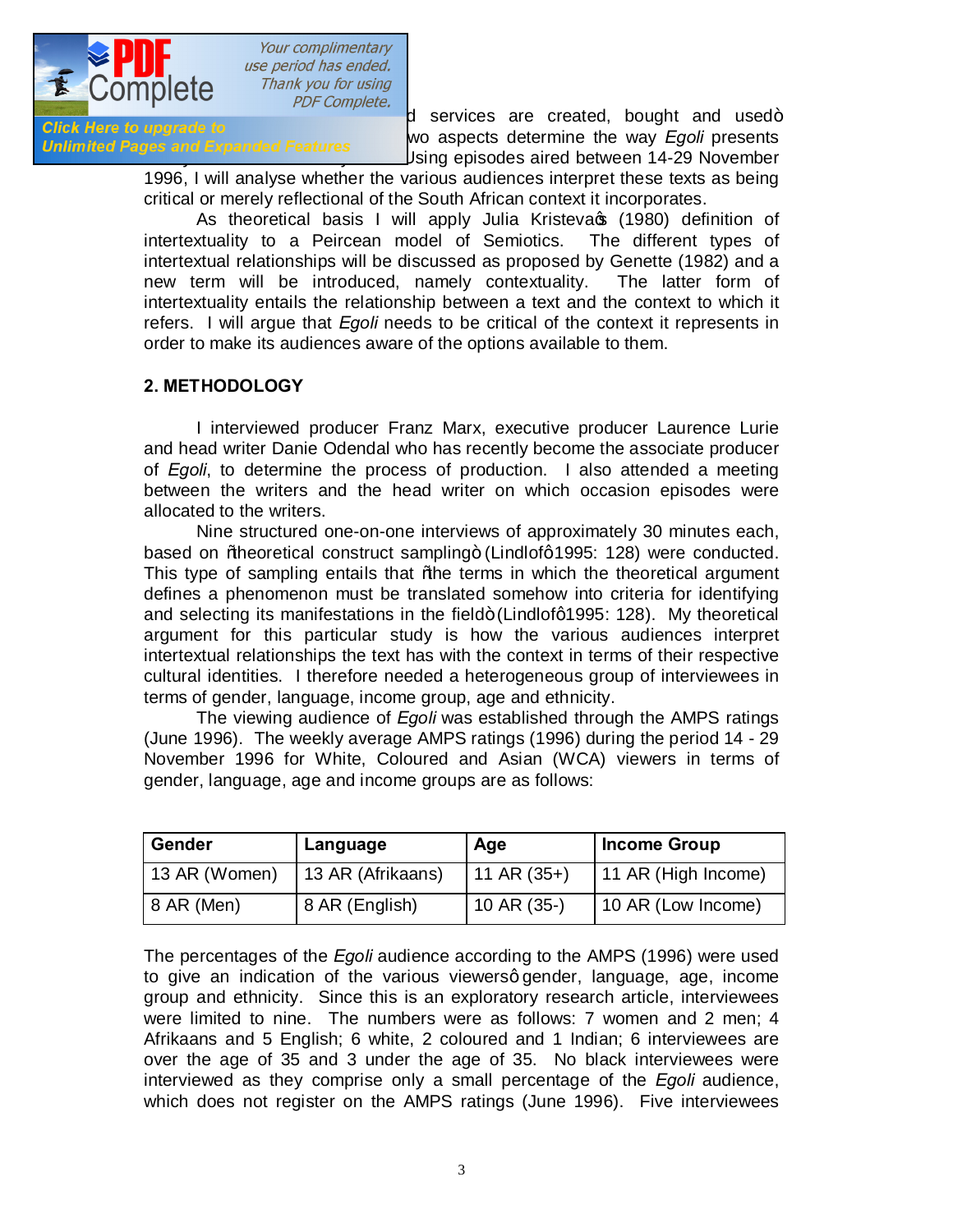

were considered to the Complete.<br>Click Here to upgrade to  $\frac{PDF\text{ Complete.}}{PDF\text{ complete.}}$  6 000+ per month) and four from the B income Gick here to upgrade to<br>Unlimited Pages and Expanded Features 2009 and D income e AMPS.

> The interviewees were asked questions pertaining to the type of relationship *Egoli* has with its South African context. These questions included What do you think of the racial relations portrayed on *Egoli*?+, Mow do you feel about the language mix? $+$ , %What do you think about the gender relations? $+$  and What do you see as the messages of *Egoli* and do you agree with them?+

> It must be added that the interviewees were all residents in the Durban area<sup>5</sup> where Afrikaans is not spoken by as many people as in some other South African cities and towns. Both men and four women work full-time, two women are homemakers and one woman is a student. The interviews were conducted from 15-30 November 1996.



#### **3. PLOT OUTLINE**

14-29 November 1996:

Lynette Strydom, a journalist, asks Elsa du Plessis and Bertie Roelofse to be in her documentary explaining the valuable role the aged and disabled can play in society. Beth Edwards returns from Switzerland and is welcomed by her children and ex-husband, Chris Edwards. Chrisq present wife, Kimberley Edwards, is jealous and confronts Beth.

The duel between the two companies, Walco and Niekor continues. Sonet Naudé, Public Relations Officer at Niekor, organises a Niekor publicity fashion show in aid of funds for animals in distress. Mitch (Gregory Mitchell) wins technicians from Walco for Niekors new factory, leaving Walco management furious. Niek Naudé wants to renew his marriage to Sonet but she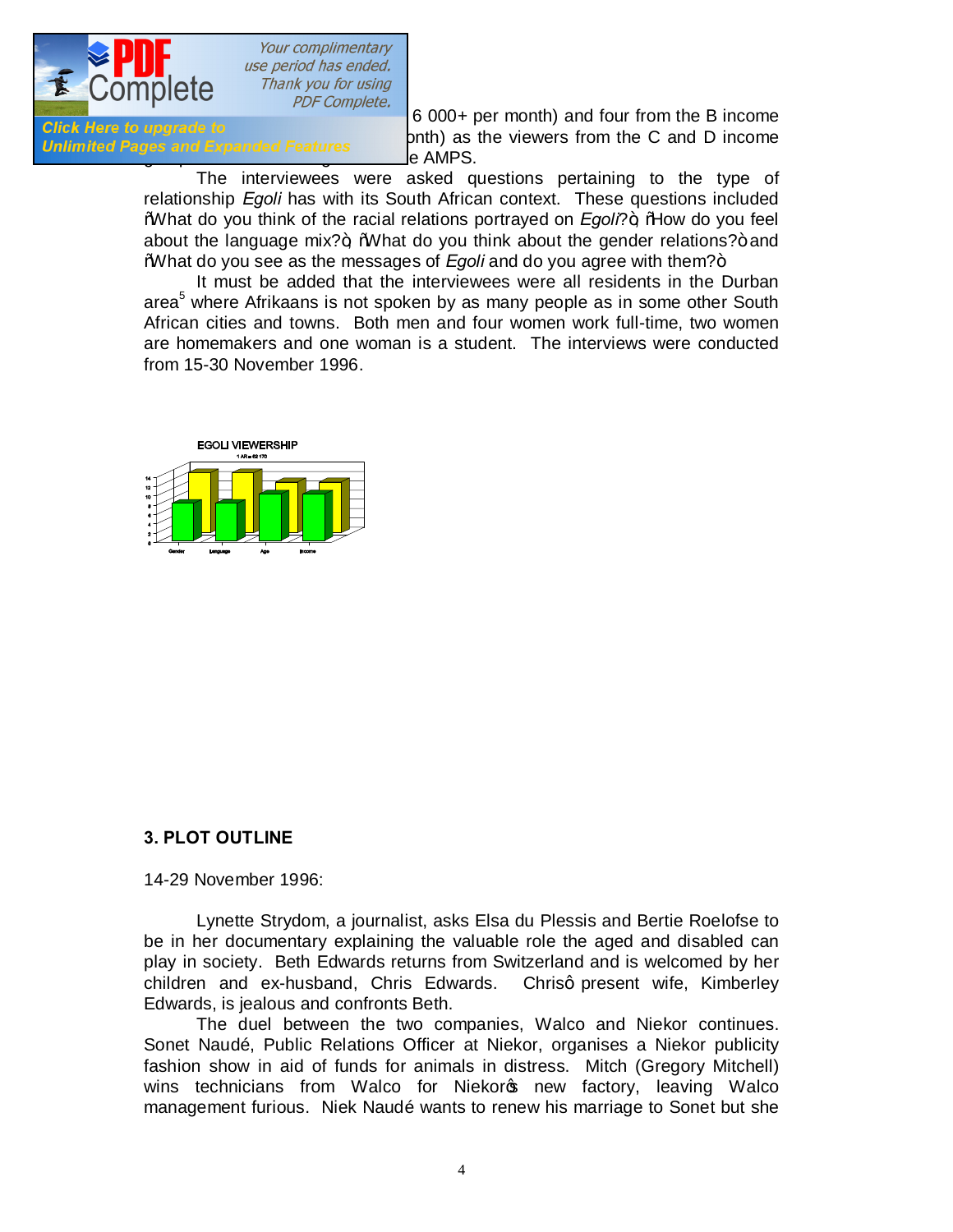

Shareholder of Nightsub to the Nightsubstantial control of the Nightsubstantial Uniformited Pages and Expanded Features ack. Sonet organises another publicity drive,

this time a playground for underprivileged children.

#### **4. INTERTEXTUALITY**

The term intertextuality originated as Julia Kristeva itranslation of the Bakhtinian notion of dialogism. Dialogism is defined by Bakhtin (1986) as % ble necessary relation of any utterance to other utterances. An utterance refers to a %complex of signs<sup>6</sup>+ which could be a phrase, a poem, a novel and even a soap opera. The relationship a soap opera has with any other utterances such as the socio-political context, for example, constitutes dialogism.

Intertextuality is defined as % the transposition of one or more system of signs in another+ system of signs (Kristeva, 1980). This notion cannot be reduced to merely the influence one text has on another or the relationship between a text and its sources. For Kristeva (1980) a text consists of a complex system, a montage of heterogeneous discourses, a % alimpsest of traces+ (Stam, Burgoyne and Flitterman-Lewis, 1992: 204).

Kristeva  $\phi$  study of signs is rooted in the tradition of semiology, founded by Saussure. The latter (1966: 68) preferred arbitrary signs for his study:

*Signs that are wholly arbitrary realise better than the others which is the ideal of the semiological process; that is why language, the most complex and universal of all systems of expression, is also the most characteristic.*

Preference is thus given to language as a privileged system, as signs of language are totally arbitrary. For example, there is no logical connection between the word *N*<sub>o</sub>r-e-e+ (signifier) and the concept tree (signified). Silverman (1981: 8) argues that the preference for arbitrary signs over motivated signs creates a value-system. This leads to the exclusion of areas such as psychoanalysis, and film and television-analysis as they study motivated (iconic) signs. Peirce (1931), on the other hand, proposes another model for reading signs that does not exclude these areas of study. Intertextuality based on Charles Sanders Peirces model of signification is therefore a much less restrictive study where not only symbolic, but also iconic and indexical signification can be studied (Peirce, 1931: IV: 359). I will therefore use Kristeva $\infty$ definition of intertextuality based on a Peircean model of signification, as this model enables the analysis of language as well as images, the latter being essential for the study of television.

Peirce, founder of Semiotics, distinguishes three components which constitute any signification. These are the *sign*, **interpretant** and the **object**. He (1931: II: 135) explains these terms as follows:

*A sign ... is something which stands to somebody for something in some respect or capacity. It addresses somebody, that is, creates in the mind of that person an equivalent sign, or perhaps a more developed sign. That sign which it creates I call the interpretant of the first sign. The sign stands*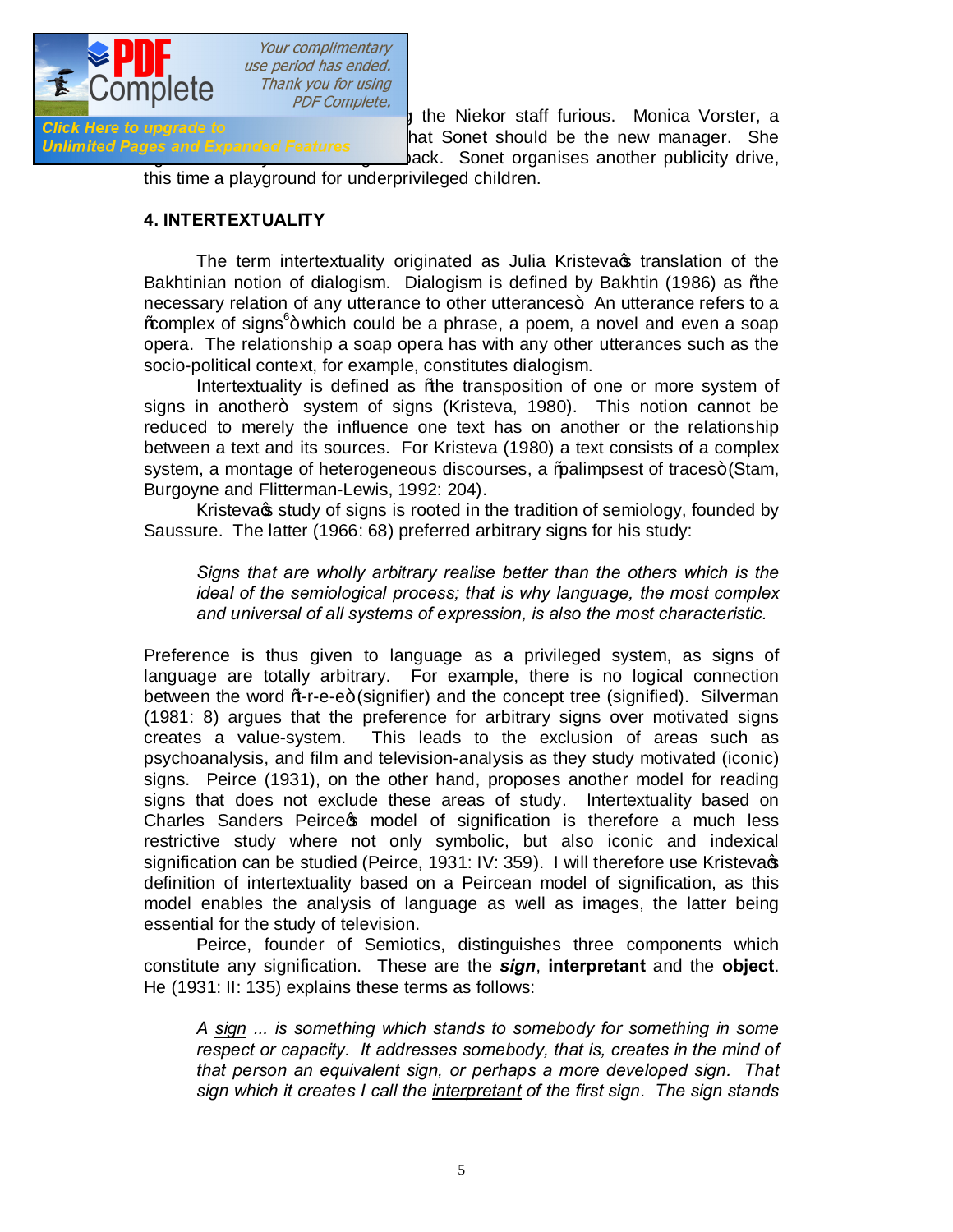

*PICK Here to apgrade to*<br>Unlimited Pages and Expanded Features **the Which I have sometimes called the ground.** 

**for something of the something of stands for that <u>object</u>, not in all respects, but in <br><b>Click Here to upgrade to in this but in** *which I have comptimes called the ground* 

A *sign* is thus the word or visual image (the Saussurian signifier), the interpretant is the mental-image created in the viewer or reader (the Saussurian signified) and the object is the idea. It seems as though the interpretant and the object indicate the same notion, namely the mental-image. This, however, is not the case.

Peirce distinguished between experience and knowledge. For him we have % direct experience of things in themselves+ (1931: VI: 73) yet % aur knowledge of things in themselves are entirely relative+ (1931: VI: 73). In other words we have direct experience of things but when we attempt to express this in words or images, the knowledge contained in these words and images only *represents* our experience and is not a true reflection of the experience itself.

These *signs* are then combined according to a particular system in order to produce meaning. A system can be defined as the rules or codes to which signs adhere. The system of language, for example, consists of various *signs* and is combined according to grammatical rules to generate meaning. Television has a different set of codes, which are defined as follows:

*Codes are links between producers, texts, and audiences, and are the agents of intertextuality through which texts interrelate in a network of meanings that constitute our cultural world* (Fiske, 1987: 4)*.* 

A system of signs must therefore comply with certain codes in order for meaning to be conveyed from the producers to the audiences. This leads to a common understanding regarding the text despite certain discrepancies between the various interpretations of the producers and the audiences. Intertextual knowledge is therefore required by both producers and audiences to respectively produce and interpret the specific text. The intertextual knowledge required includes knowledge of the context and the genre.

In an interview with Mieke Bal (1981: 118) Gerard Genette misinterprets Kristeva<sub>s</sub> intertextuality as referring only to the presence of one text in another. He regards this term as inadequate and proposes in its place transtextuality. According to Stam, Burgoyne and Flitterman-Lewis (1992: 206) Genette (1982) defines transtextuality in *Palimpsests* as "all that which puts one text in relation, whether manifest or secret, with other texts<sup>\*</sup>. He distinguishes five types of transtextuality. In terms of the type of the text that is referred to, Genette distinguishes **paratextuality**, **architextuality** and **intertextuality**. In terms of the nature of the relationship one text has with another, Genette distinguishes **metatextuality** and **hypertextuality**. Paratextuality refers to the relationship between a text and its pre- and post-text, architextuality to the relationship between a text and its archetype and intertextuality, which he defines more narrowly than Kristeva, to the relationship between a text and the cited text within it. I will refer to the latter as intextuality to avoid confusion with Kristeva $\phi$ intertextuality. If there exists a critical relationship between two texts the relationship is metatextual. If there exists a relation between one text and an anterior, which the former transforms, modifies, elaborates or extends, the relationship is hypertextual. For example, if *Egoli* has a critical relationship with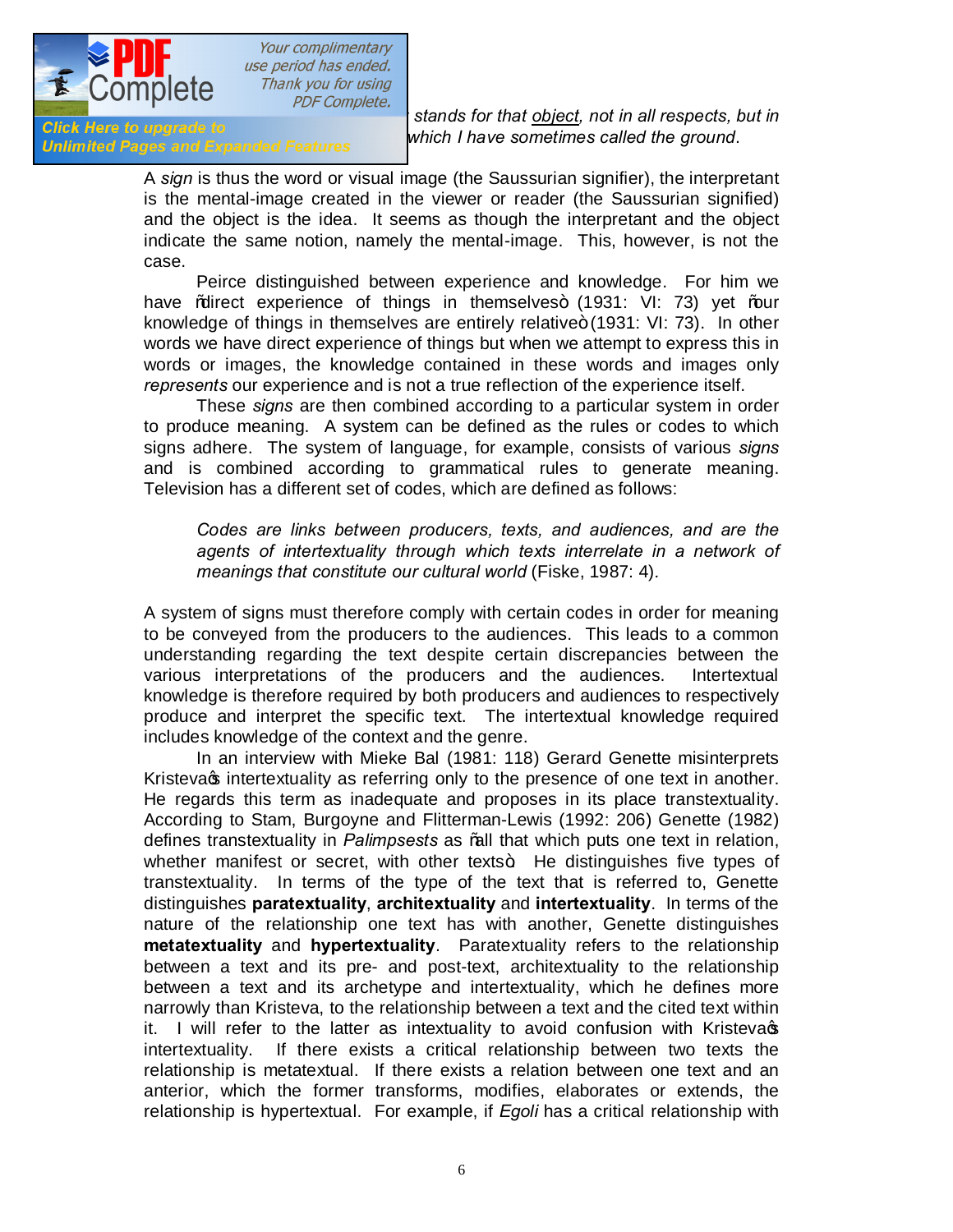

**Unlimited Pages and Expanded Features** 

 $\frac{1}{\sqrt{1+\frac{1}{\sqrt{1+\frac{1}{\sqrt{1+\frac{1}{\sqrt{1+\frac{1}{\sqrt{1+\frac{1}{\sqrt{1+\frac{1}{\sqrt{1+\frac{1}{\sqrt{1+\frac{1}{\sqrt{1+\frac{1}{\sqrt{1+\frac{1}{\sqrt{1+\frac{1}{\sqrt{1+\frac{1}{\sqrt{1+\frac{1}{\sqrt{1+\frac{1}{\sqrt{1+\frac{1}{\sqrt{1+\frac{1}{\sqrt{1+\frac{1}{\sqrt{1+\frac{1}{\sqrt{1+\frac{1}{\sqrt{1+\frac{1}{\sqrt{1+\frac{1}{\sqrt{1+\frac{1}{\sqrt{1+\frac{1}{\sqrt{1+\frac{1$ but unchallenged, then it would be a form of

> Apart from intertextuality, architextuality and paratextuality, Stam, Burgoyne, and Flitterman-Lewis (1992: 207) identify other forms of intertextuality such as celebrity intertextuality, genetic intertextuality, intratextuality. All these terms have a preoccupation with the relationship between two texts, disregarding references to the context. Tomaselli (1996: 29) states:

*These [semiotic] approaches largely derive from "dualistic Western philosophical assumptions which tend to imprison researchers into an obsession with the 'Text' - the representation* only *is 'studied' ". The result of this is that* context*, the political, economic, social and historical processes out of which specific texts - films, television and radio programmes, print, fashion, etc. - arise, are suppressed from analysis. The text-context relationship is thus also eliminated from study*.

Knowledge of the context is, however, imperative for both producing and interpreting a text. **Contextuality**, or the context to which the text refers will therefore be the main focus of this article.

Fiske (1987: 108) distinguishes between **horizontal** and **vertical** intertextuality. The former refers to the relation between primary texts such as genre, character, content, and I will also add context, while the latter refers to all other texts that refer to the primary text. The other texts can be secondary texts, for example studio publicity, journalistic features or criticism; and tertiary texts or texts that the viewers produce themselves such as fanmail and gossip. Fiskess distinction is useful as intertextuality can be extended to include not only the texts to which the primary text refers, but also to all the texts that refer to the primary text.

Pitout (1996: 190) uses Fiske $\infty$  model for her discussion of secondary and tertiary intertextuality. She (1996: 195) argues that secondary and tertiary texts produce a specific reality for viewers which impacts on their interpretations of *Egoli*. These texts are therefore agents in forming the various interpretations of the audiences. Pitoutom (1996: 195) study of intertextuality is largely based on the controversy regarding Hennie Smit who plays Bertie in *Egoli*. The actor was charged with child molestation in 1993<sup>7</sup> but the charges were withdrawn a year later due to insufficient evidence. Viewers responded by writing letters (tertiary texts) to Franz Marx and demanding that Hennie Smit be removed from *Egoli*. This character and actor is still unpopular due to the court case (Pitout, 1996: 193). Though these secondary and tertiary texts are influential in forming and expressing the opinions of the audiences and producers, it must not be forgotten that this response was not only initiated by a secondary text but by the context itself. The newspaper article did not have such an effect on the *Egoli* viewers because it was a secondary text but because it reported on an event that occurred in reality. A secondary text, such as a review, would therefore not have had such an impact on the *Egoli* audiences.

In the interviews conducted, there was an absence of interest shown in the production of tertiary texts as well as the reception of secondary texts. The interviewees were all aware of the vertical intertextuality but their responses were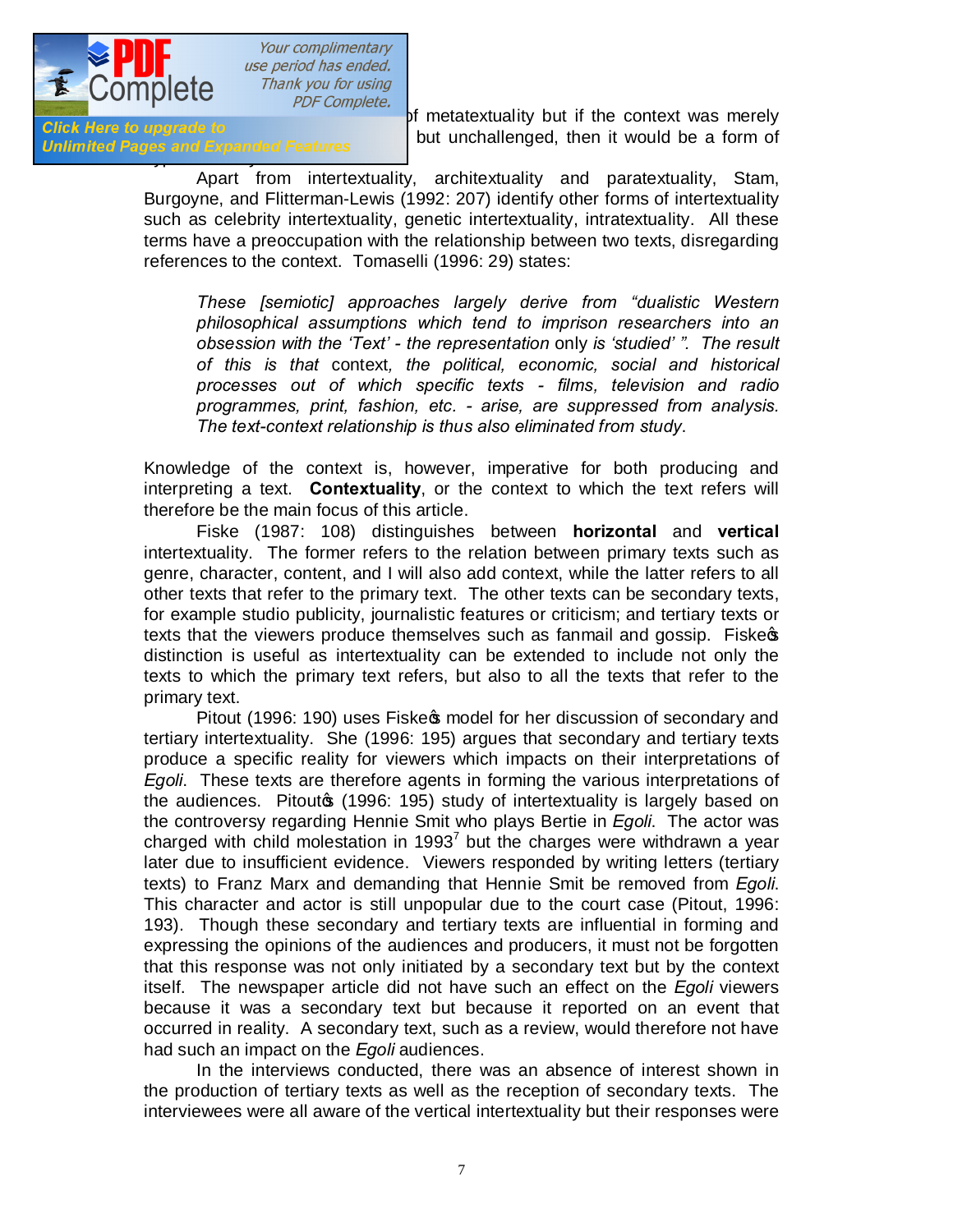

short complete.<br>Short complete to the second the second version of the second there is a contextual horizontal issues of **Until The reading the reason for the reason for the reason for the reason for the Vietnam Controversial issues at** rs to provoke such a strong response as was

evident in the case of Pitout<sup>\$</sup> (1996: 195) study.

Though certain viewers enjoy reading secondary texts and producing tertiary texts, vertical intertextuality is more important to the producers who use it for the promotion of *Egoli*. Secondary texts can be promotional texts that the producers of *Egoli* use to advertise the programme. These are the *Egoli*  Spectaculars<sup>8</sup>, the *Egoli* Club<sup>9</sup> and the *Egoli* adverts and teasers<sup>10</sup> shown on M-Net. These texts all refer to the primary text and serve to advertise the programme. The *Egoli* Club also functions to reply to tertiary texts that the viewers produce and so promote the programme on a private level.

Intertextuality is not only influential in the production process, but producers are also influenced by their cultural perspectives. According to Tomaselli (1996: 35) culture can be said to be the prime determinant of meaning. People from different cultures will produce reality through language and images in different ways. The producers of *Egoli* will therefore produce an episode coloured according to their various cultural perspectives. Similarly, the same *sign* will create different interpretants in the minds of the viewers. The *Egoli* audiences may therefore also interpret the same text, consisting of various images and words, differently as their experiences of reality are different, coloured as they are by ethnicity, class, gender, geographical and linguistic perspectives.

Tomaselli (1996: 35) argues, however, that closely-knit communities demonstrate consistency of interpretation. These "**interpretive communities**" (Fish, 1980) account for the meaning produced by the community rather than the meaning that was intended by the constructor of the message.

Not only culture, but one op position in the consumption process is significant in establishing the way the interpretive community conceives of the specific text. There are various stages of production and interpretation of a text which change the meaning in some way. Eric Michaels (1990) proposes a model of teleported texts. He identifies the **conceived text**, the creative idea on the part of the producers; the **production text**, the script; the **produced text**, the visual representation and the **transmitted text**, which is the way in which the produced text is presented. The **received text** is how the viewer watches the text on the television, for example sound/audio. The **perceived text** is the mental image created in the viewer<sub>®</sub> mind, the **social text** is the negotiated text with the viewing community and the **public text** is the conception that producers develop of their audience interpretation through ratings and other forms of audience assessment.

This article will focus on the conceived text and the public text in terms of the producers, as well as the perceived text and the social text in terms of the audiences. It will analyse whether 1) the producers maintain a hypertextual or metatextual relationship with the context and 2) the audiences interpret the programme as maintaining a hypertextual or metatextual relationship with the context.

The conception of texts therefore differs on two levels: 1) the position the person has in the consumption process and 2) the cultural context from which the person either produces or interprets the texts. The producers and audiences do,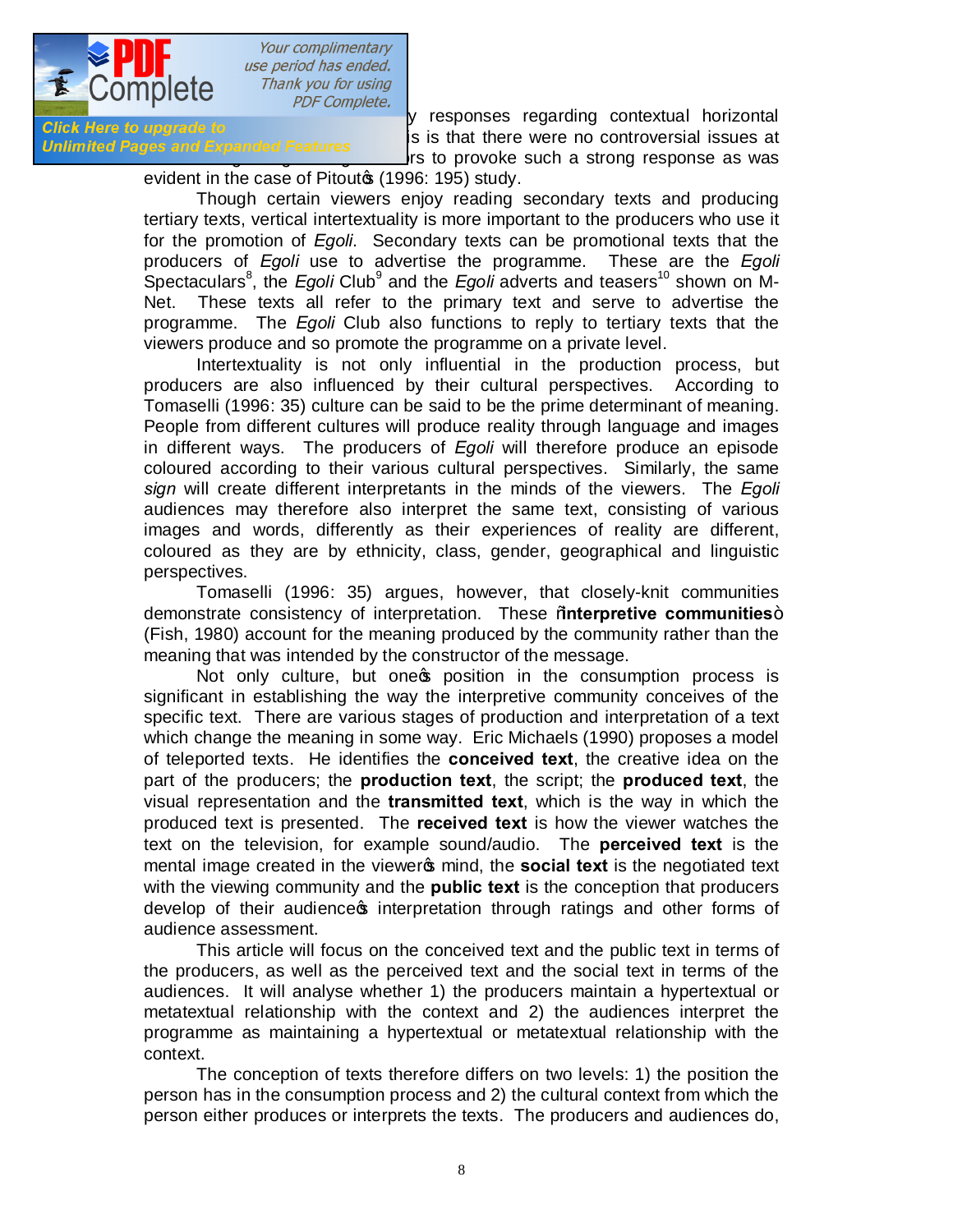

**however, share a community of the Community of the concerning the texts or genre known as<br>Click Here to upgrade to** che refers to upgrade to<br>Unlimited Pages and Expanded Features three levels; namely reality, representation and enables them to correlate their conceptions

concerning genre to a certain degree.

#### **5. ARCHITEXTUALITY**

This term refers to the relationship a text has with its archetype. Genre is defined by Tomaselli and Van Zyl (1992: 398), citing Tom Ryallos definition of genre, as follows:

*The master image for genre criticism is the triangle composed of artist/ film/ audience. Genres may be defined as patterns/ forms/ styles/ structures which transcend individual films, and which supervise both their construction by the filmmaker, and their reading by an audience.*

Tomaselli and Van Zyl (1992: 398) argue that genre is analogous with the % agreed code+ of a % agn system +, linking the interpretations of both audience and producer. Genre accounts for the ways in which certain films are produced. It therefore provides the producers with a predetermined form which corresponds with viewers gexpectations. These expectations are then measured by producers through ratings.

Soap operas are not written for mass audiences, but by them as well. The audiences participate in the production of the genre in terms of the public text; namely AMPS ratings and the qualitative and quantitative market research done for Franz Marx Films by Markinor (1996). Franz Marx (personal interview; 9 July 1996) states that intensive market research is done four times a year to establish which stories, characters and approaches are successful and popular with audiences. Even future stories are tested to assess whether the audiences will enjoy the stories or object to them. The public text thus plays a salient role in determining the content of future episodes.

*Produced by depersonalised representatives of the collective, anonymous public and functioning to celebrate basic beliefs and values, their formulas might be regarded not only as popular or even elite art but also as* cultural ritual *- as a form of collective expression seemingly obsolete in an age of mass technology and a genuinely 'silent majority'* (Schatz, 1981: 12)*.* 

Although audience participation in *Egoli* is passive, that is the audience only respond by saying what they like and dislike in terms of content rather than propose new material, the influence of the public text is still important. Franz Marx (Schoombie, 1992: 65) states that the target audience, namely coloured and white Afrikaans-speaking women between the ages of 25 and 45 years and in the A and B income group (Franz Marx; personal interview; 9 July 1996), is the only group that censors him in terms of programme content. In other words if this group does not like a particular storyline, for example, it will be stopped or changed as soon as possible.

As the target audience is sought after by advertisers and also one of the most expensive for advertisers, according to a representative at Oracle, M-Netos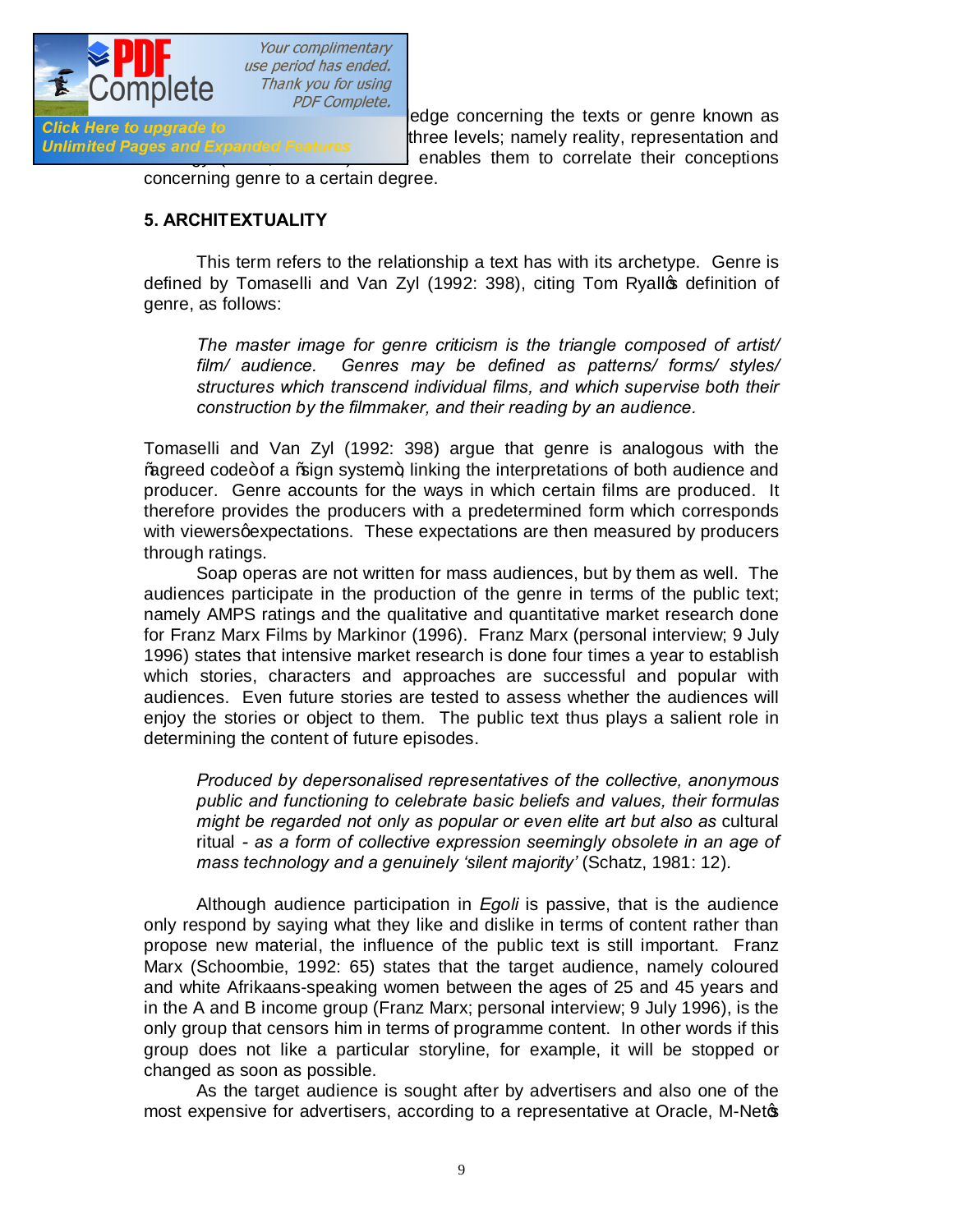

advertising the complete.<br>
at this group is dominant in terms of buying<br>
in the series that will be represented in **Pour Here to upgrade to**<br>Unlimited Pages and Expanded Features capital sought after by advertisers. In turn the

production company needs high ratings of this particular group to attract the needed advertising revenue. High ratings are attained by the producers through reflecting the interests of this group, although the programme is watched by both the dominant and subordinate groups.

Fiske (1987: 1) reiterates this point when he states that television attempts to control and focus the meanings and pleasures of television % ato a more singular preferred meaning that performs the work of the dominant ideology $\pm$ . A degree of resistance to the way audiences interact with television can however be argued:

*It is not enough to dismiss popular culture as merely serving the complementary systems of capitalism and patriarchy, peddling 'false consciousness' to the duped masses. It can also be seen as a site where meanings are contested and where the dominant ideologies can be disturbed* (Gamman and Marshment, 1989: 1)*.*

Soap opera can therefore challenge the ‰nsciousness+ (the term is Karl Marxos; 1977: 167) of a capitalist, racist and male dominated society. An example of this is the way in which soap operas recognise and value the emotional work which women undertake in the personal sphere so often undervalued in a male dominated society (Geraghty, 1991: 43). As such, this form of expression can disturb the dominant ideology supportive of various forms of domination.

Producers are often preoccupied with attracting high audience ratings in order to ensure advertising revenue, and not with disturbing or challenging the dominant ideologies. Without the capital generated from advertising, the soap opera cannot be produced and ratings are therefore producersq first priority. Social responsibility is often neglected by producers and so audiences are not made aware of alternative perspectives to the dominant ideologies. Criticising the hegemonic order would entail running the risk of losing audience ratings and therefore advertising income.

Franz Marx argues, however:

*It is not this genre's place to change social politics or religious norms. It can represent them. It is not its place to show the way. The audience does not expect it* (Schoombie, 1992: 65)*.* 

For Franz Marx, soap opera is not there to challenge or to change any norms present in society. It is made with the aim of "pure entertainment+ (Franz Marx; personal interview; 9 July 1996).

While *Egoli* is perhaps not made by the producers to challenge any norms in society, certain storylines have done so. I want to argue that producers of mass culture should not just see their products as entertainment for the masses who need escapism of some sort but also as conveying a message, whether implicit or explicit. This will be discussed further when analysing the conceptual interpretations of both the producers and audiences.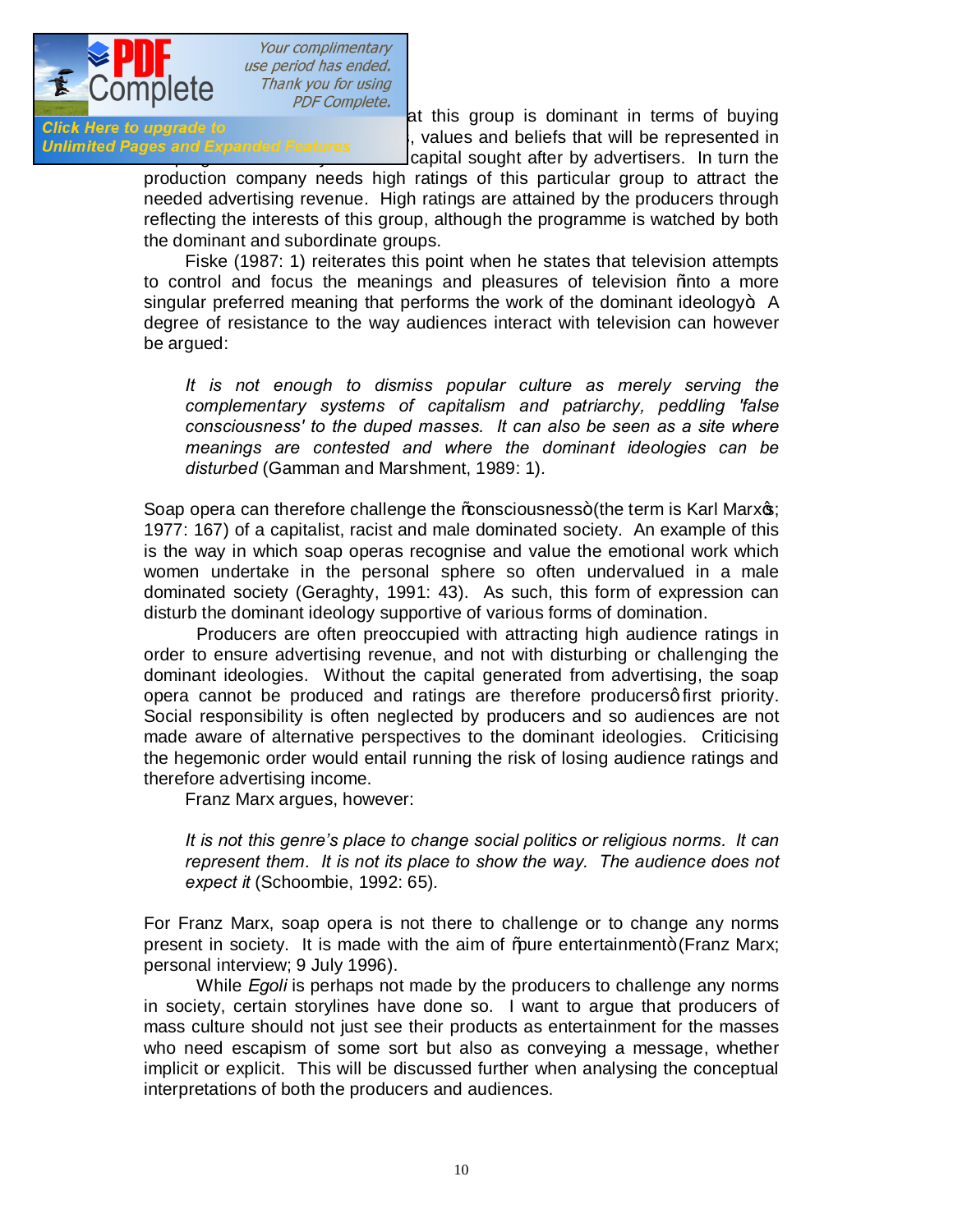

Unlimited Pages and Expanded Features<br> **Industry moments in** *Egoli* where distinct changes are noticeable since its launch in April 1992. These moments will then be related to the political, economic and social context of South Africa at the time.

> In 1984 the Afrikaans and English newspaper owners, namely Nasionale Pers, Perskor, Argus Newspapers (which became Independent Newspapers in 1994) and Times Media Limited presented a proposal to the government that asked for the permission to launch an independent television station. The reason was to compensate for the loss in advertising revenue that was largely attributed to the launch and sustainment of the only television broadcaster in South Africa at the time, namely the South African Broadcasting Corporation (SABC). On 1 October 1986 M-Net was launched, the first paying subscription network in South Africa and then the only competitor of the SABC.

> When *Egoli* was launched in 1992, South Africa was still under National Party rule. President F.W. de Klerk and ANC leader Nelson Mandela were busy with negotiations for the transition from the apartheid government to one of National Unity. During this transition period the SABC<sup>11</sup> was still prescriptive in terms of programme content. Franz Marx (personal interview; 9 July 1996) states that the SABC was still censoring television programmes during this time and prescribing what could and could not be said. Other programmes produced by Franz Marx includes the SABC television series *Agter elke man I and II* and the films *Agter elke man* and *Die prins van Pretoria*. This was, however, not the case with M-Net, then the only other television broadcaster in South Africa. According to Franz Marx (personal interview; 9 July 1996) he received and has still received no prescription from M-Net in terms of programme content.

> The programme content in *Egoli* was controversial when it was launched on M-Net in April 1992. For the first time interracial romantic relationships were represented on television in the form of Margaret Rose Willemseo relationships with the characters Johan Vorster and also with Niek and verbally represented through Nenna Willemses previous relationship with her white employer. Dr Sinclair<sup>12</sup>. Explicit domestic violence was represented between the characters Deon du Plessis and Jo-Anne Logan as well as sex scenes between the character Johan and his numerous girlfriends. A great freedom was experienced by the producers, especially Franz Marx, who described his experience at M-Net in comparison to the SABC as follows:

#### *I am no more kept in check by political conventions. No one watches over my shoulder* (Schoombie, 1992: 65).

In an interview with Schoombie (1992: 65), Franz Marx states that the stories used in *Egoli* were ones the target audience could relate to, including abortion, living together outside of marriage and premarital sex<sup>13</sup>. Franz Marx (Schoombie, 1992: 65) said that an AIDS-story, for example, would not evoke identification with the audience as they will experience it from a distance. Domestic issues were preferred, although these were politicised in the form of interracial romantic relationships. In 1992 the Mixed Marriages Act was still not nullified and it was therefore challenging for the producers of *Egoli* not only to represent this visually on television, but to reveal that these relationships did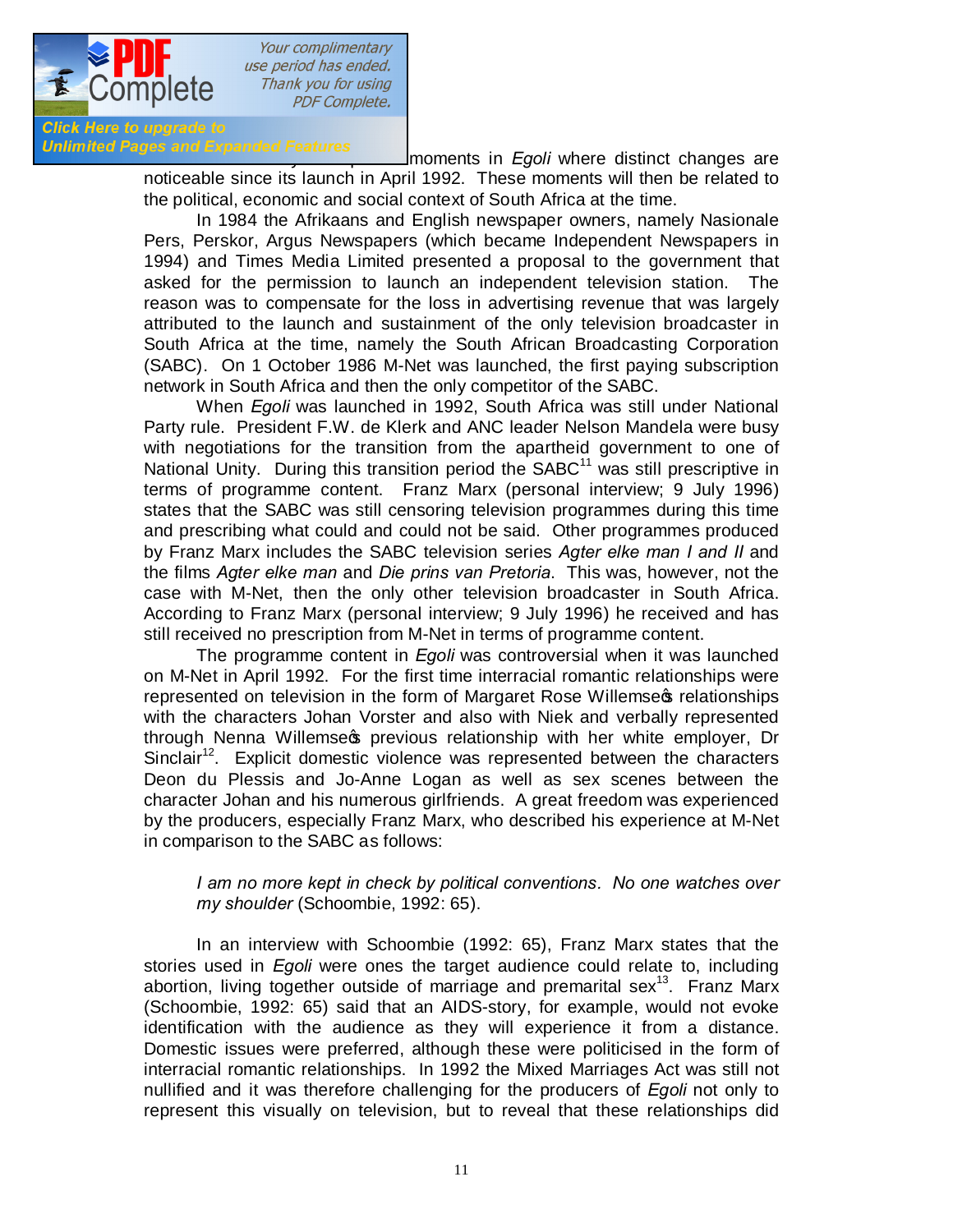

**occur even the rule of an apart of a set apart of a set apart of a set apart of a set apart of a set apart of a**<br>Click Here to upgrade to **click and the lotter character was** then here to upgrade to<br>Unlimited Pages and Expanded Features of the latter of the latter of the discretion of the discretion of the d eferred to by other characters, reference to the

relationship still managed to comment on the injustices of the apartheid regime where the characters had to keep their relationship secret for fear of prosecution.

During 1994 the first democratic elections were conducted in South Africa. The ANC won this election and the Government of National Unity was installed. This was also the year that a black family became part of the *Egoli* storyline. Previously there had been black characters in the story, but only white and coloured families were represented in their home environments. With the changing political climate, *Egoli* producers presumably felt that more black characters needed to be incorporated. Despite their attempts to create a more representative picture of Johannesburg life, they received negative feedback according to Odendal (1996) who feels that the audience saw it as affirmative action and not necessarily warranted in the story. The predominant white and coloured Afrikaans audience who watched the programme found the storyline concerning the black family in Soweto foreign.

It was also during 1994 that the portrayal of crime and violence increased in *Egoli*, including such incidents as mugging, kidnapping, murders and rape. It was a time of great uncertainty in South Africa, especially for the previously privileged white minority who now found their privileges threatened. The producers reflected this in the *Egoli* plots, but without attempting to address the possible reasons or solutions for this.

During 1995 a storyline developed where the coloured Afrikaans character, Nenna , and the white Afrikaans character, Elsa, were competing to see which one could cook the best. In this sense food was politicised and served to personify the conflict that existed between the white Afrikaans community and the coloured Afrikaans community. During the apartheid regime, white Afrikaans culture was the dominant hegemonic order and this groups political rule was challenged and replaced in 1994 by the Government of National Unity. Food in *Egoli* became cultural *signs* that represented certain cultural groups. As the foods were compared, so too were the cultures. As there was no conclusion reached as to which culture of food was better, the equality of the two cultures was emphasised. This story was so successful and Franz Marx (personal interview; 9 July 1996) received so many inquiries from the audiences<sup>14</sup> that he finally allowed Eduan Naudé, owner of the Gramadoela restaurant in Pretoria, and Brian Shalkoff to write and publish the *Egoli recipe book* (1995). The book contained recipes used in the storylines of 1994 and 1995. The recipe book is, however, not only a promotional item of *Egoli,* but the profits serve as a trust for people in the television industry<sup>15</sup>.

Another significant change is the company Walco<sup>16</sup> that initially belonged to the Afrikaans Vorster family now belongs to the English Chris Edwards. While capital moved from the Afrikaans family to the English family, a new Afrikaans company Niekor simultaneously arose that competed with the established English company Walco. Keeping in mind that *Egoli* caters for a predominant Afrikaans audience, the fact that the Afrikaans company is now the underdog, yet still successful, is indicative on a symbolic level of the threat the Afrikaans community feel towards English capital.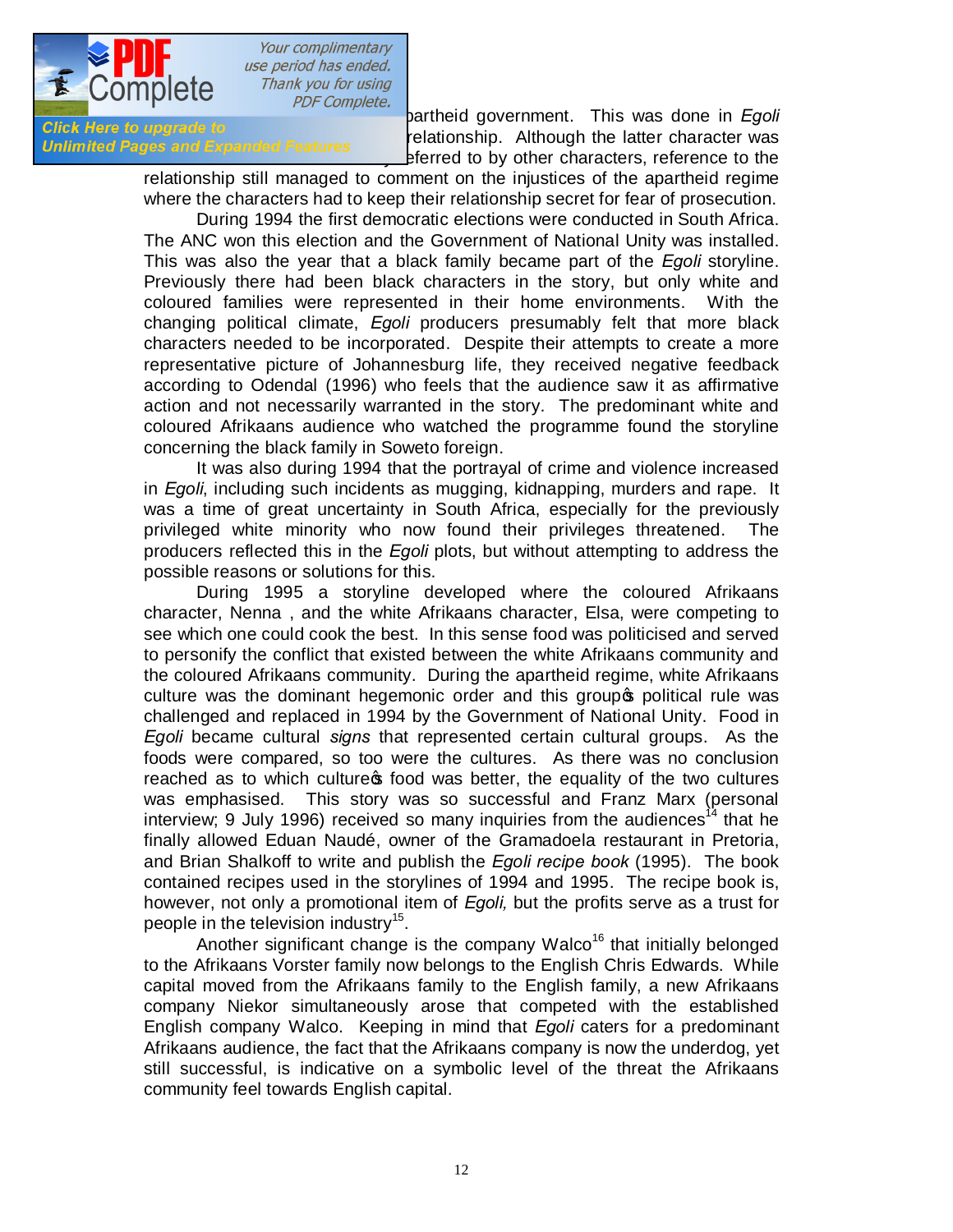

**EGOLITYICIC**<br> *Elick Here to upgrade to*<br> **Elick Here to upgrade to**<br> **Elick Here to upgrade to**<br> **Elick Here to upgrade to** Grow here to upgrade to<br>Unlimited Pages and Expanded Features the elderly and the disabled. An AIDS baby, tory in contrast with 1992 when Franz Marx did

> not think the issue relevant for his target audience. This is indicative of the changing attitudes of the producer but also the changing attitudes of the target audience. The AIDS-story also attempted to break down prejudices regarding this disease. Through the character Deon, the myths believed about the illness were presented and then challenged through the facts as presented by the characters Donna Makaula and Gretchen du Plessis.

> It is evident that *Egoli* has always been closely related to the South African context of the time. In many instances it took a metatextual relationship to the socio-political issues such as interracial romantic relationships and prejudices against AIDS. In most cases, however, the relationship is one of hypertextuality, where the current context is merely presented or extended to the world of fiction. Issues concerning the increase of violence, however, are not represented critically but merely mentioned in a passing comment.

## **7. CONTEXTUALITY**

This term can be defined as the relationship the text has with the current context. This includes the economic, political and social aspects within which the text was produced and received. All the interviewees enjoy watching programmes with high levels of contextuality. Some of the responses were as follows:

*1) Many times you look at the programme and think "Gee, that's really what we are experiencing now"* (Coloured English woman from the B income group)*.*

*2) You can relate the set up of* Egoli *to reality and it's actually quite nice to hear their remarks. It gives it a sense of immediacy, living their lives along your own line* (White Afrikaans woman from the A income group)*.*

*3) It's issues that I feel strongly about and somehow get ignored by so many other programmes on our television* (White Afrikaans woman from the B income group).

*4) It actually brings out a lot of issues that some people would not necessarily even bother thinking about if they watch something like that*  (White English woman from the A income group).

*5) It makes it current and identifies it more with the people who watch it* (White Afrikaans man from the A income group).

The producer Franz Marx (personal interview; 9 July 1996) admits that contextuality is a deliberate ploy to assure high audience ratings. He terms it **faction** - a combination of fact and fiction. The reason why this is used is "because it gives the audience a certain sense of enjoyment as it is difficult for them to distinguish between reality and unreality+ (Franz Marx: personal interview; 9 July 1996). The story is given an immediacy which causes the audience confusion as to what is fact and what is fiction. Faction is thus used by the producers to increase the consumption by the audience.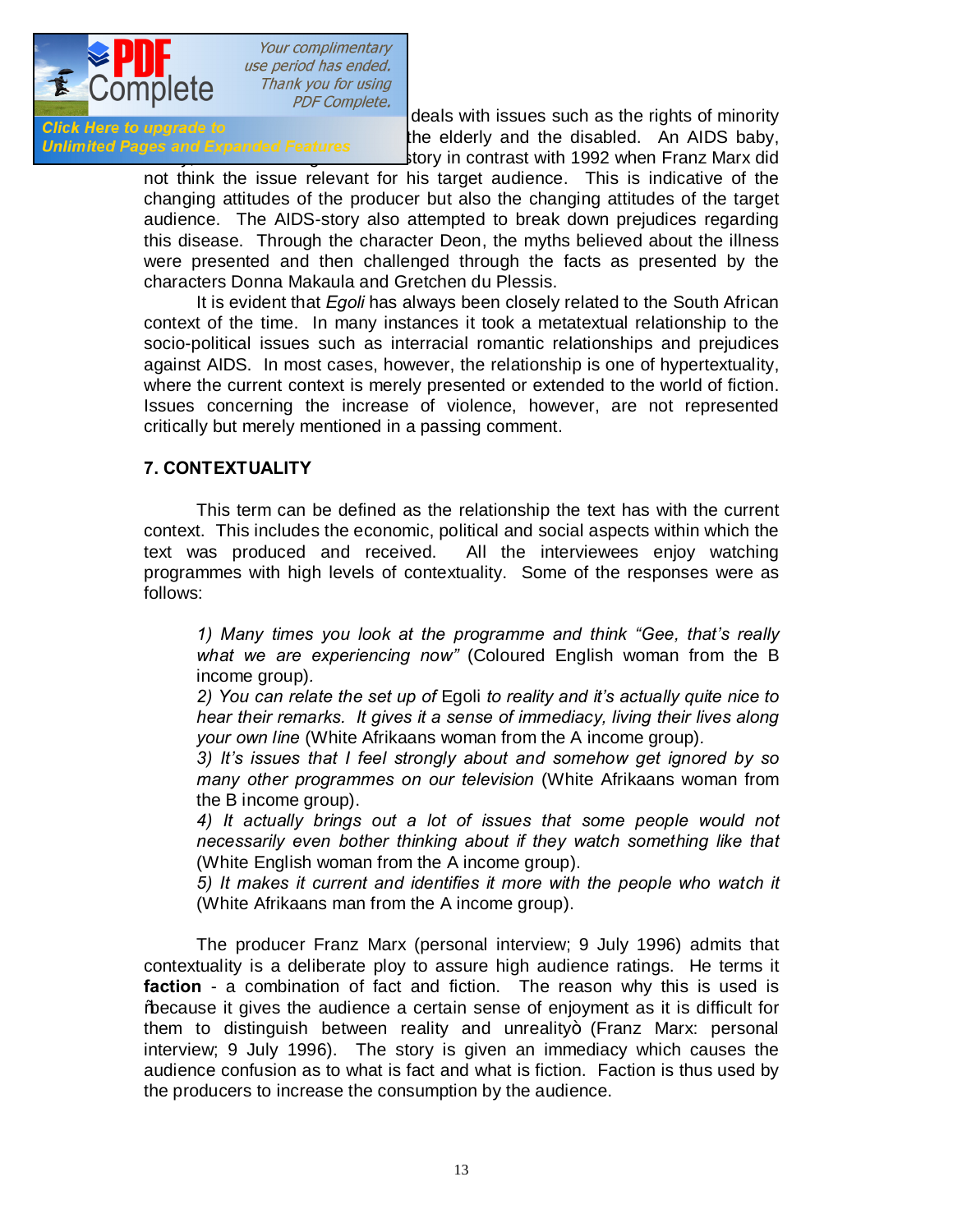

Example to the fact that the fact that contextuality assures high audience ratings as<br>Click Here to upgrade to serve that contextuality the relationship that Exclibes with **anch here to upgrade to**<br>**Unlimited Pages and Expanded Features of contract the relationship that** *Egoli* **has with** al in most cases. The audiences are therefore

> not made aware of certain socio-political issues in South Africa that need to be addressed.

> As a story originates out of a cultural context and as these cultural contexts are not always perfect in terms of equality for all, the stories themselves can be challenged and questioned. In *Egoli* the stories often mention sociopolitical issues but do not discuss them critically. There is mostly a hypertextual relationship being maintained with the context and very seldom a metatextual relationship. For example, it is merely accepted that large corporations only assist charitable organisations for publicity and so create a positive media image for themselves. Niekor organises a big publicity drive for animals in distress (*Egoli*, 15 November 1996) and sponsors a playground for underprivileged children (*Egoli*, 25 November 1996) but the real social issues facing South Africa are not mentioned. Problems such as lack of housing, electricity, water, sanitation, education and other issues concerning the working class of South Africa are not mentioned and it is only middle to upper class values and concerns that are depicted. The fact that there are people that do need help is seen only in terms of a way for big businesses to get media coverage.

> Another aspect of the economic situation in South Africa is also addressed in *Egoli* but this storyline is also hypertextual. Tim Harold has problems finding new employees as *the brain drain from South Africa is far more serious than the* politicians would like us to believe" (*Egoli*, 21 November 1996). Though this is only one character that makes such a statement, it is neither disputed nor challenged by any other characters in the story. By providing only one side to a story, a specific message is brought across to the audience; namely that there is indeed a brain drain from South Africa.

> The journalist in *Egoli*, Lynette, attempts to address minority issues through the production of a television story regarding the value of the family unit but this storyline is also hypertextual. Lynette interviews Elsa who represents the elderly (*Egoli*, 29 November 1996) and Bertie who represents the mentally disabled (*Egoli*, 27 November 1996). Though it is admirable that minorities are mentioned, these issues are not discussed critically but merely mentioned.

> Though certain socio-political issues are mentioned, these are not dealt with metatextually. *Egoli* has however had a metatextual relationship to context in the past such as in the AIDS storyline, and therefore it cannot be argued that it is not the place of soap opera to do so.

> *Egoli* should have a metatextual relationship to its context so that viewersq attitudes regarding certain issues can be influenced or changed. **Influence and persuasion communication** is a part of the communication science which immediately conjures up negative associations such as brainwashing, psychological warfare and propaganda. This type of communication can, however, be used for positive ends such as the prevention of AIDS and unwanted pregnancies (Bouwer, 1994: 74).

> I am by no means suggesting that during the communication process viewers can be passively brainwashed for positive ends.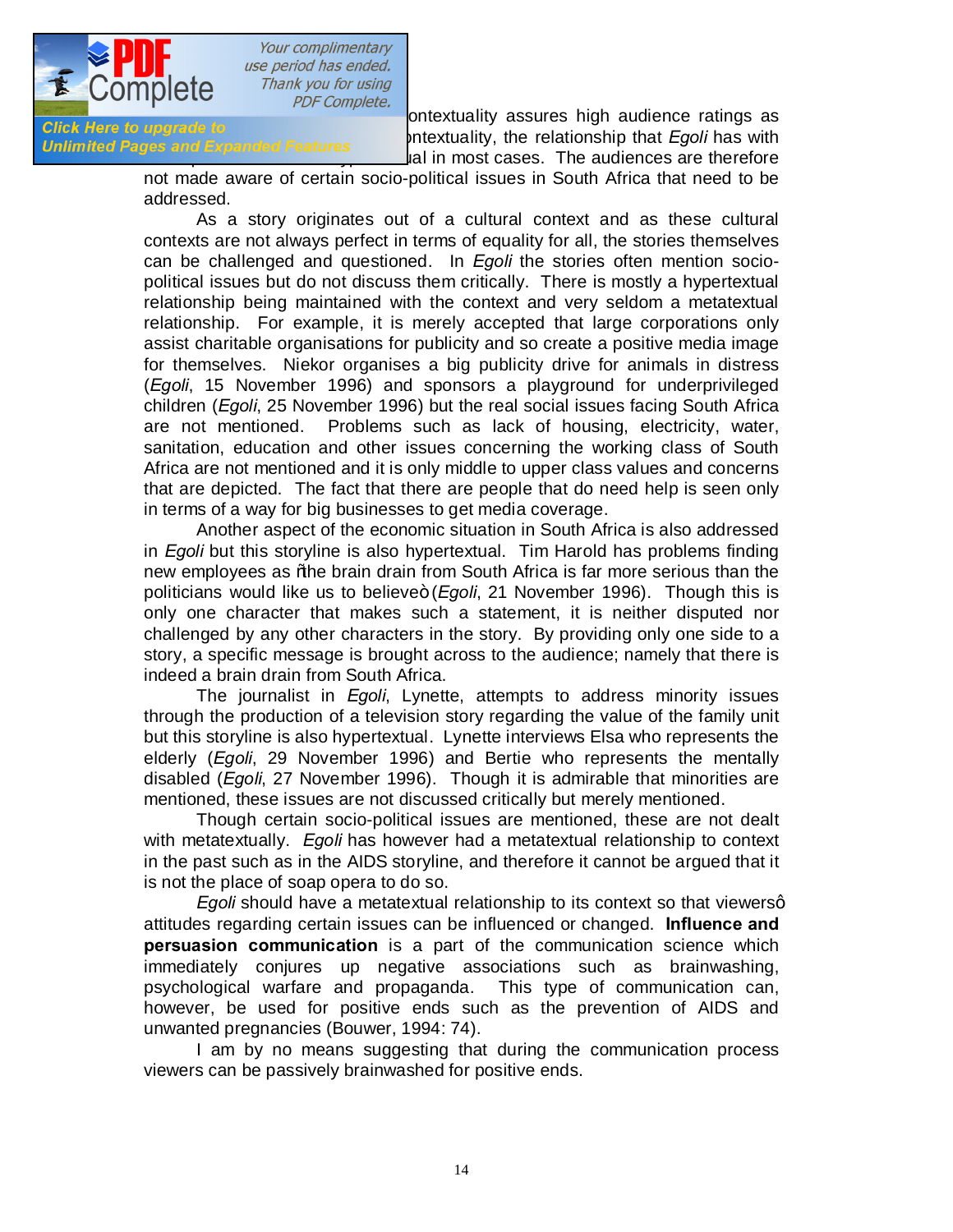

*to process television images according to their*<br>Unlimited Pages and Expanded Features *life situations and cultural experiences* (Douglas Kellner in Newcomb,

1987: 483)*.*

The viewer therefore makes up his/her own mind whether he/she will be influenced and/or persuaded. We already know that viewers ginterpretations can be oppositional, negotiated or sympathetic (Fiske, 1987) and do not necessarily correspond to the intended message. Theorists such as Bettinghaus (1981), Simons (1986) and Johnston (1994) have argued that persuasion is a democratic process and that anyone is entitled to give his/her opinion in an attempt to convince the viewers of certain matters.

I will argue that it is necessary for *Egoli* to change the attitudes of its viewers for positive ends namely towards equality for all groups in society. As the producers are preoccupied with increasing the consumption of *Egoli* they neglect their social responsibility towards their audiences. As such they do not maintain a metatextual relationship with the context although they are quite capable of doing so.

# **8. PRODUCERS**

Producers of *Egoli* are preoccupied with economic considerations. *Egoli* is a product that has to be advertised and sold. Vertical intertextuality is used by producers to advertise *Egoli* to current and future viewers, for example the *Egoli*  Spectaculars as well as the advertisements and teasers shown on M-Net. M-Net has a specific footprint in South Africa which is much smaller than the SABC $\sigma$ . Every few months M-Net expands into a new city or town whose residents are able to receive the M-Net terrestrial signal. These residents then have to be made aware of *Egoli* so that the programme is watched. This is done through the *Egoli* Spectaculars which are held in the area that just received the M-Net signal.

Intextuality is used to supplement production costs available for the production of *Egoli* (Franz Marx; personal interview; 9 July 1996). Certain products are advertised by incorporating them into the storyline, for example the visual incorporation of the products Liquifruit, Standard Bank, Bimboot fast food and House of Coffees. These products serve two purposes; in terms of consumption it increases the profits for the production company and keeps the audience ratings high while on a cultural level it adds to the level of contextuality enjoyed by the audiences.

Since producers are preoccupied with making a profit and consequently see culture as a commodity that can be used in episodes to sell the programme, they neglect their social responsibility towards the audience. Culture is used as a commodity to keep the public text profitable. When I asked Franz Marx (personal interview; 9 July 1996) what cultural groups he incorporates in *Egoli*, he replied:

*Mainly Afrikaans17 and then a certain amount of English and other ethnicities. But the programme is controlled from an Afrikaans perspective. A certain amount of English is incorporated because our*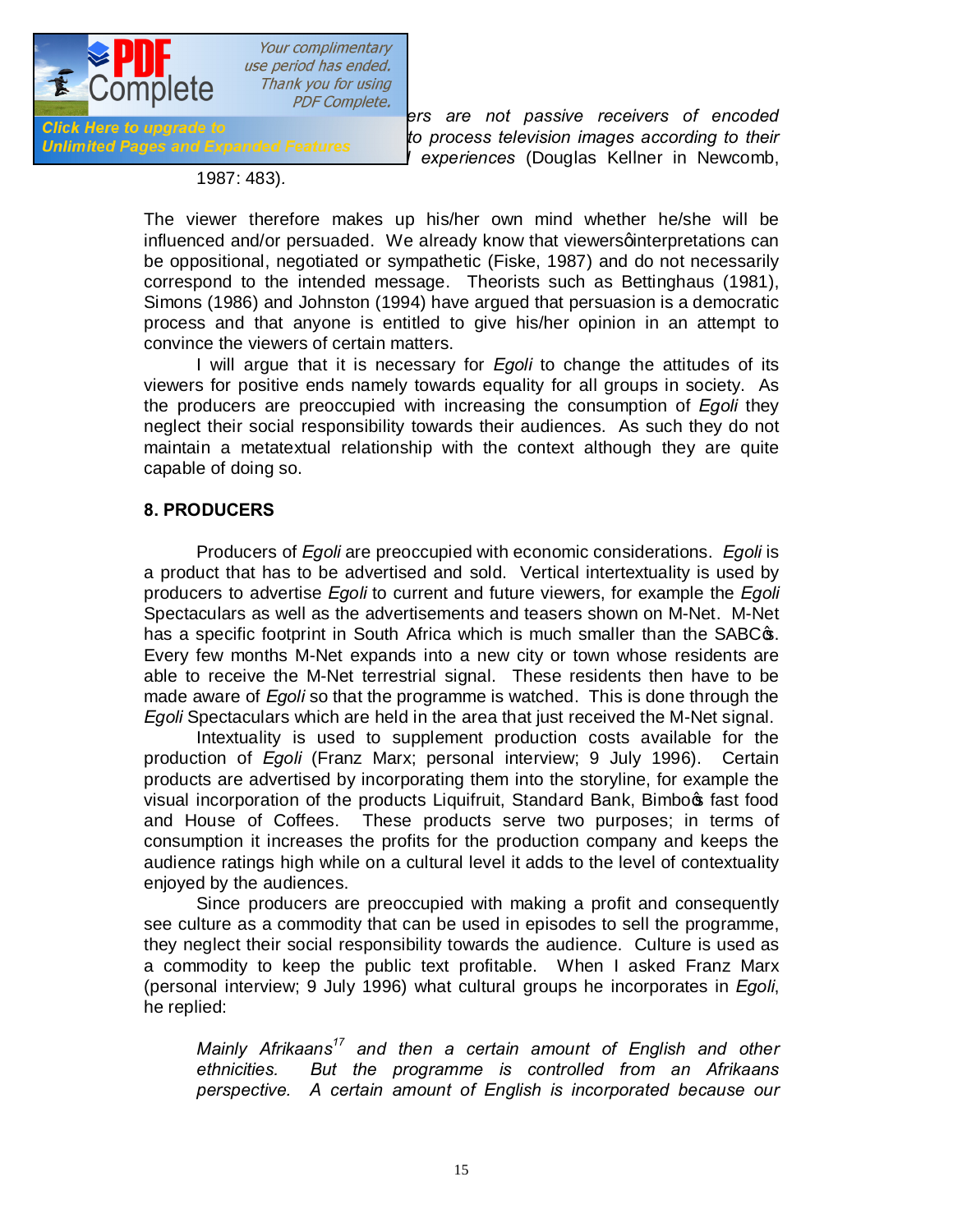

*complete.*<br>*click Here to upgrade to click Here to upgrade to ind* 

*Unlimited Pages and Expanded Features lind.* 

The characters qethnicities and languages serve as cultural *signs*, representing in the minds of the viewers a certain cultural group. Franz Marx (personal interview; 9 July 1996) states that the coloured community is represented by the character Nenna and her family. Similarly, the white upper class is represented by the Edwards and the white middle class by the Naudés.

Contextuality is thus used by producers for the sole purpose of ensuring high audience ratings. Little attention is paid to providing audiences with all the involved parties aperspectives. The relation *Egoli* has with the context is merely hypertextual and so certain occurrences are merely mentioned, such as Red Nose Day and Womengs Day. There is no critical engagement in socio-political issues which would enable the audiences to work towards equality in South Africa.

Soap opera is produced within a certain community; namely the production team. As individuals are to a large extent influenced by their cultural background, it follows that the way they present reality will reflect their specific values and beliefs. It therefore cannot be said that there is no specific message that is portrayed in the *Egoli* episodes, even if this message is implicit and not explicit.

I want to argue that since the *Egoli* texts inevitably contain a message, the production of this message should be accompanied by a certain amount of social responsibility. **Social responsibility theory** main impetus was a growing awareness that in some important respects the free market had failed to % beliver expected benefits to society+ (McQuail,  $1984: 90$ ). The obligations towards society that the media should fulfill are mainly to meet high standards of informativeness, truth, accuracy, objectivity and balance (McQuail, 1984: 91). I am not suggesting that in this process the entertainment value of soap opera be lost, only that producers should be aware of the ideological messages in their texts so that they can consider the effects on the audiences. These ideological messages become evident once the production process is explained.

The production team consists of the following members; Franz Marx, head writer Annie Basson and seven writers<sup>18</sup>. All these members contribute to the production text in various ways. All the members have weekly meetings to brainstorm story ideas. Franz Marx then decides what stories are used, the head writer breaks these stories down into what is going to happen every day and supplies the writers with a summary of the episode which they must then write (Franz Marx; personal interview; 9 July 1996).

The nine members of the writing team, apart from gender and language (there are English and Afrikaans writers), are all homogeneous in terms of ethnicity and class. They are all white and from the A and B income groups. The reasoning behind these writers appointment is understandable as they are from the same interpretive community as the target audience for whom they are writing. They thus share the same ideology as their audience to a degree. It is evident, however, that since these writers all come from a specific socio-political context this will be reflected in the produced text.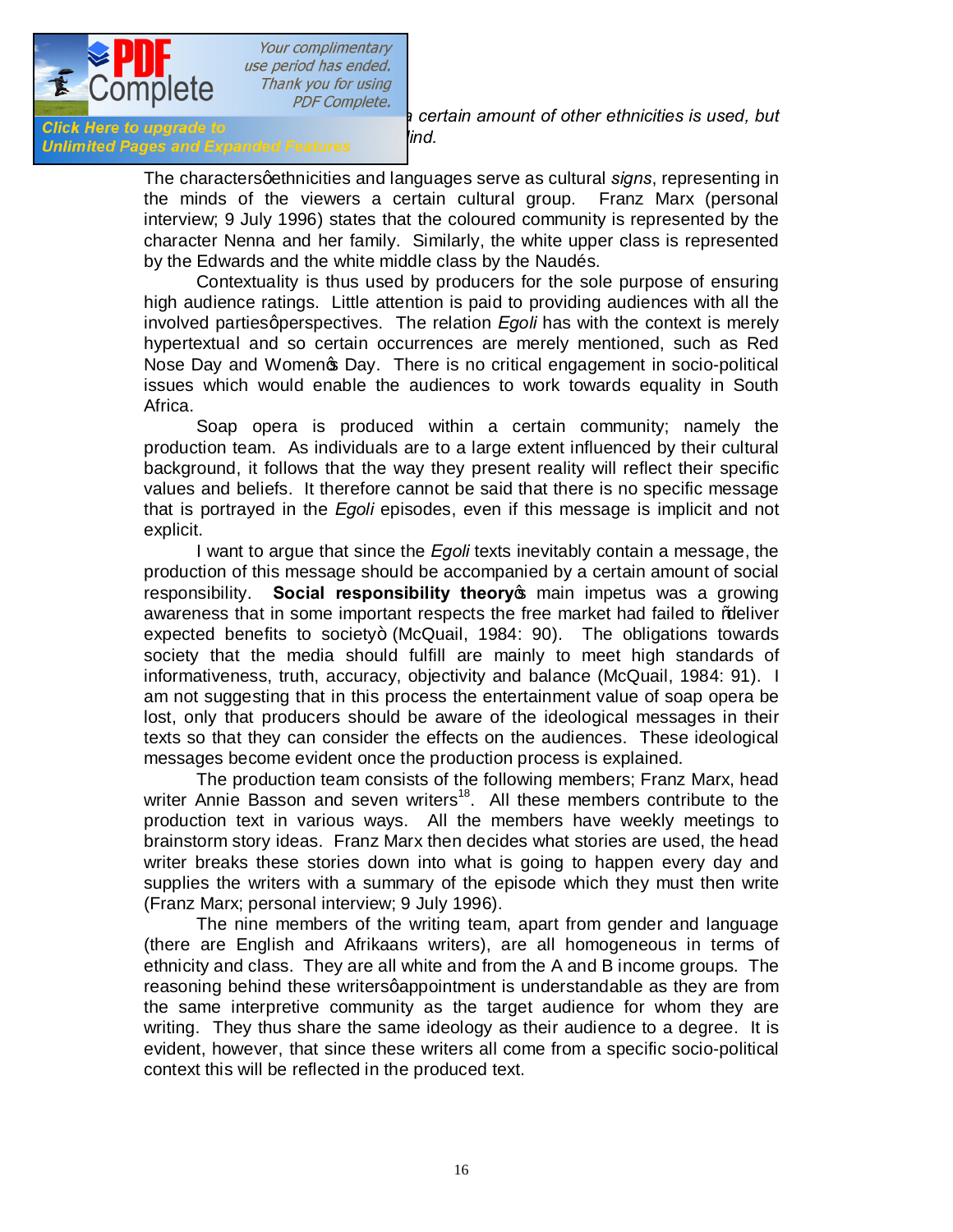

**Effect Here to apgrace to**<br>Unlimited Fages and Expanded Features 12 Marx (personal interview; 9 July 1996) where , he replied:

> *It comes from newspapers, magazines, conversations, my head, my imagination or wherever a story presents itself... You use things as background that have actuality for the viewers.*

In other words, the material that is selected for these stories is inevitably culturally produced within a specific socio-historic context. Similarly, the other writers also find material for story ideas from other sources that are culturally specific. During the meeting that I attended at *Egoli* it became clear that the writers a story ideas were derivative from films, documentaries and other texts. Robert C. Allen (1987: 151-152) observes the intertextuality present in soap operas:

*The soap opera frequently includes references to other texts: a plot line "borrowed" from a popular novel or film, the appearance of a movie star or other show-business personality as him/herself. In each case a level of meaning is created by reference to another texts or set of texts.* 

It can only be expected that the writers, coming from the same cultural group in terms of ethnicity and class, will reflect these values, whether consciously or not, in the produced text.

The second factor that constructs an underlying message in *Egoli* is the fact that the episodes are produced for a certain community, namely the target audience. Socio-political issues in *Egoli* will reflect the interests and beliefs of white and coloured Afrikaans-speaking women from the A and B income groups of society. The social responsibility theory criticises the free press theory for exactly this reason; namely that it increases the power of a single class (McQuail, 1984: 90). This explains why issues regarding the lower income groups and other social and political groups of South Africa will not be depicted from the latter opoint of view. For example, the playground for underprivileged children (*Egoli*, 25 November 1996) is only presented as a way for affluent businesses to gain media exposure and so increase their profits, and not from the perspective of the underprivileged children themselves.

Franz Marx (personal interview; 9 July 1996) argues that the conceived text of *Egoli* does not have a specific message. It does however cater for a specific audience, namely Afrikaans-speaking women. Although English and other ethnic groups apart from Afrikaans groups are incorporated in *Egoli*, the overwhelming criterion remains a coloured and white Afrikaans perspective (Franz Marx; personal interview; 9 July 1996) with the intention of reflecting "the idealised face of Johannesburg+. The writers will therefore have to reflect this ideology in the stories they write in order for the audience ratings to remain high.

It is important to establish how the audiences interpret *Egoli* and whether their interpretations correspond to the producer-oriented meanings. Once this is established, the argument for more social responsibility on behalf of the producers can be continued. There would be no point in arguing for a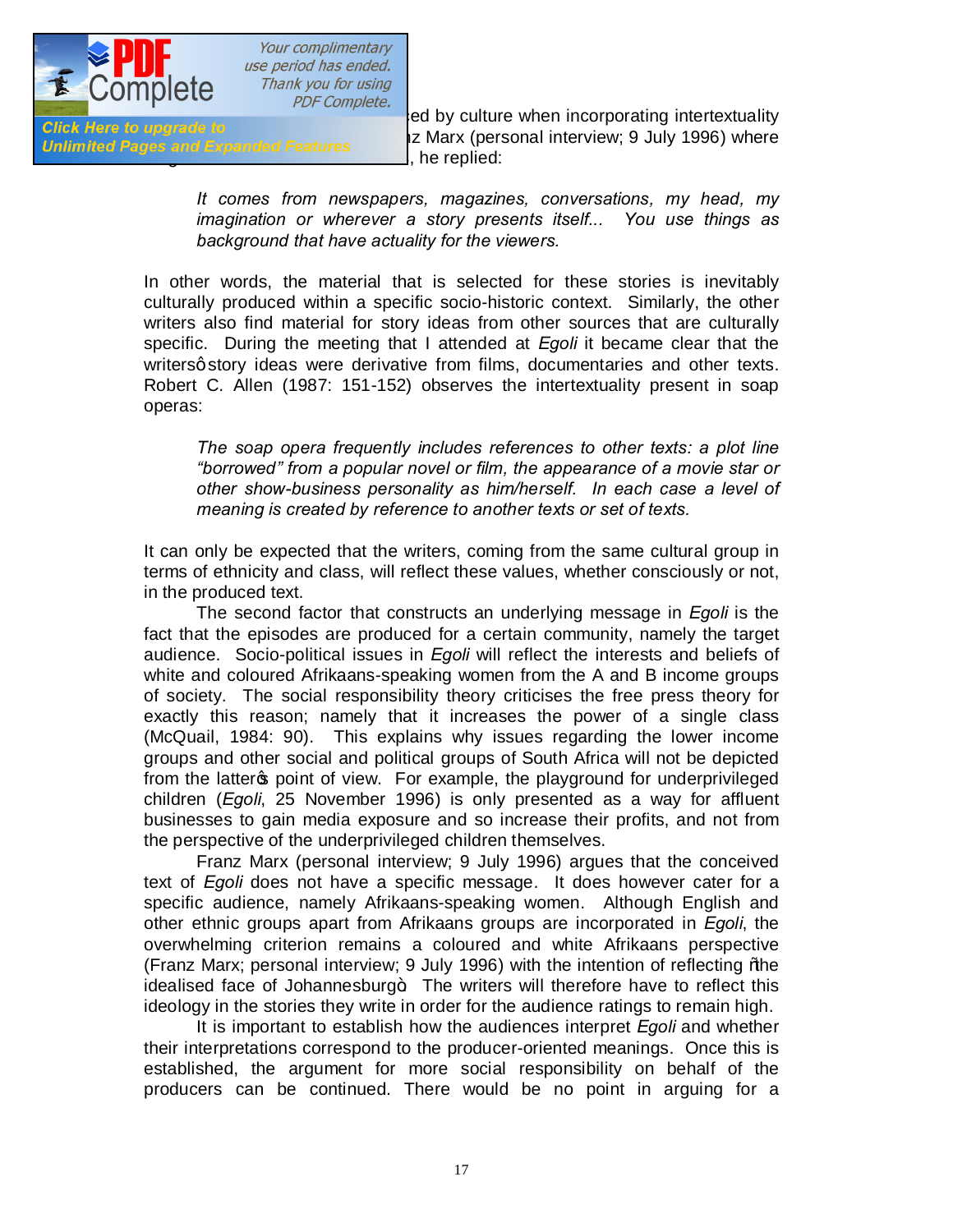

 $\frac{1}{\sqrt{100}}$  and the contextual relationship to the context if the audience interprets the episodes as  $\frac{1}{\sqrt{100}}$  and infermation recording equipments the episodes as enck here to upgrade to<br>Unlimited Pages and Expanded Features ht information regarding socio-political issues.

#### **9. AUDIENCES**

The way in which viewersginterpretations of *Egoli* differ from one another is related to their different contexts and cultural perspectives. According to Franz Marx (personal interview; 9 July 1996) the target audience of *Egoli* is Afrikaansspeaking women between the ages of 25 and 45 years and in the A and B income group. The reason why this specific audience was chosen is because M-Net did market research regarding which market the advertisers wanted to reach during this time slot. *Egoli* was then designed to cater for this specific group. As South Africans were already familiar with the genre by watching *Loving*, *The Bold and the Beautiful, Santa Barbara* and *The days of our lives* the success of *Egoli* was less uncertain.

The audiences of *Egoli* comprise groups other than the target audience, such as men and English speakers. I have argued that the production of *Egoli* is a cultural activity in that the producers are influenced by their own cultural identities and those of the target audience for whom they are writing. In a similar way, the *Egoli* audiences are also influenced by their own cultural identities when interpreting the texts. I will analyse the various perceived texts and establish whether the audiences interpret the episodes as having a metatextual or hypertextual relationship with the context. I will focus on how the audiences interpret *Egolic* representation of ethnicity, gender and language.

#### **9.1. Ethnicity**

Ethnicity plays an important role when interpreting texts, especially in South Africa where black, coloured and Asian people were allowed to vote only in 1994. During the apartheid legacy,  $%$  deep-rooted racism and separatism + (R. Tomaselli, K.G. Tomaselli and Muller, 1989) were engrained into South Africa citizens and the results are still evident. Separatism prevails in areas such as housing, social activities and religion, keeping South Africa segregated even today.

Four of the six white interviewees said that the racial relationships depicted in *Egoli* were realistic, even if it was only on the surface level. The fifth interviewee considered the relationships on *Egoli* to be unrealistic, claiming that the portrayal of a friendship between a white and black woman is idealised. The sixth interviewee felt that certain social problems such as the lack of education amongst black people were ignored in the *Egoli* texts. Their responses were as follows:

*1) For example, the woman that works in the coffee shop that stays with Tarien in the same flat. I mean it's not impossible that it does exist. It's the ideal, they're portraying the ideal situation but it's not realistic at this point* (White Afrikaans man from the A income group)*.*

*2) It's a bit of a Utopian society sometimes. I wish South Africa was like that. Like that female in the coffee shop, she can speak English perfectly.*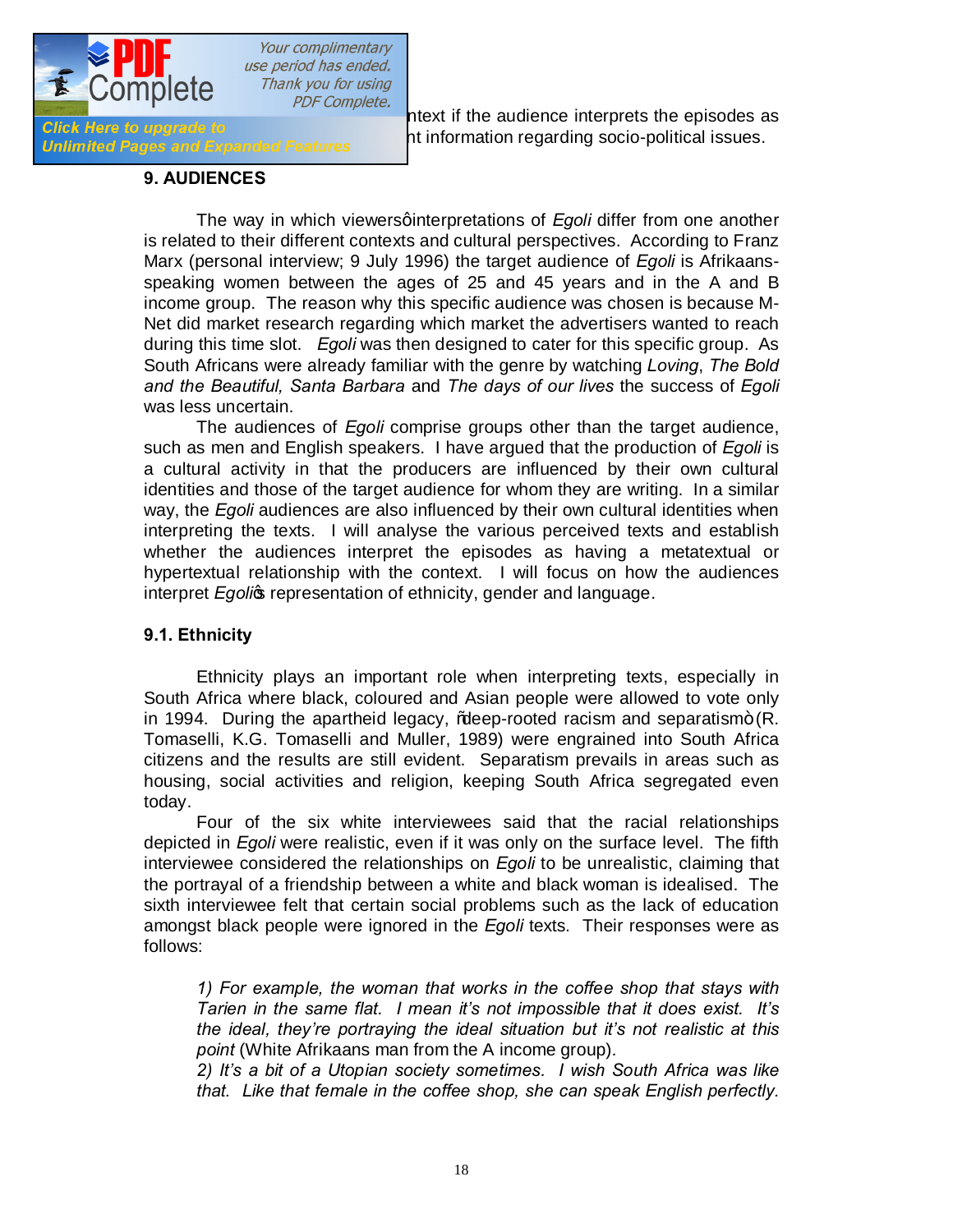

*Africa Hele to upgrade to*<br>*Africa English mand Expanded Features* and from the B income group).

**The COTTIPICTC** *PDF Complete.*<br> **They there that battles with English, or can't speak Click Here to upgrade to** 

The two coloured interviewees also interpreted the *Egoli* text as being very realistic, in other words hypertextual. One said the following:

*1) It's good actually. I mean you can actually see, coming from our point of view, that there's no pretense, it's real* (Coloured English woman from the B income group).

The Indian interviewee interpreted the *Egoli* text as portraying racial discrimination still present in South Africa today. Her comment was the following:

*1) Margaret Rose and Paul seemed to go off fine, like there wasn't even a racial issue about it*<sup>19</sup>*. The fact that Lerato was black, they made an issue of it and she couldn't see someone who wasn't black* (Indian English woman from the A income group).

The Indian interviewee therefore saw the relationship *Egoli* has with the context as hypertextual. The racial discrimination and prejudice still present in postapartheid South Africa was merely extended to *Egoli*. It must, however, be added that there have been mixed romantic relationships in the past between white men and a coloured women that were not accepted by the other characters, for example the relationships between Margaret Rose and Niek, Margaret Rose and Johan, Nenna and Dr Sinclair.

I would argue that although these relationships were not portrayed in an idealised way where all the characters merely accept the relationship, it still dealt with the issue of problems facing mixed relationships in a metatextual manner. The reason for this is that there were characters for and against the relationship who expressed their various opinions. In other words there was a constant negotiation between characters where not only one opinion was presented but rather the matter was debated through the various characters appress pectives.

The majority of interviewees therefore felt that *Egoli* maintained a hypertextual relationship with the context in terms of racial relations. In other words the South African context was merely extended to the *Egoli* text and not dealt with critically. One of the six white interviewees that interpreted the *Egoli* text as being an idealised version of reality, however, felt that the relationship maintained with the context was metatextual as it presented an alternative way of life better than the one we find ourselves in. The subtle racial discrimination present in our everyday life is replaced with a world where people of all ethnicities get along. The reason why I argue that an idealised version of reality is critical or metatextual of the South African context is that it shows an alternative way of relating to people of different ethnicities.

When I asked the interviewees what the message of *Egoli* is, they contradicted their responses concerning the interracial relationships that are portrayed. Their replies are as follows:

*1) I think* Egoli *is looking at the South African environment at the moment of change and they are trying to show a possibility...with people living*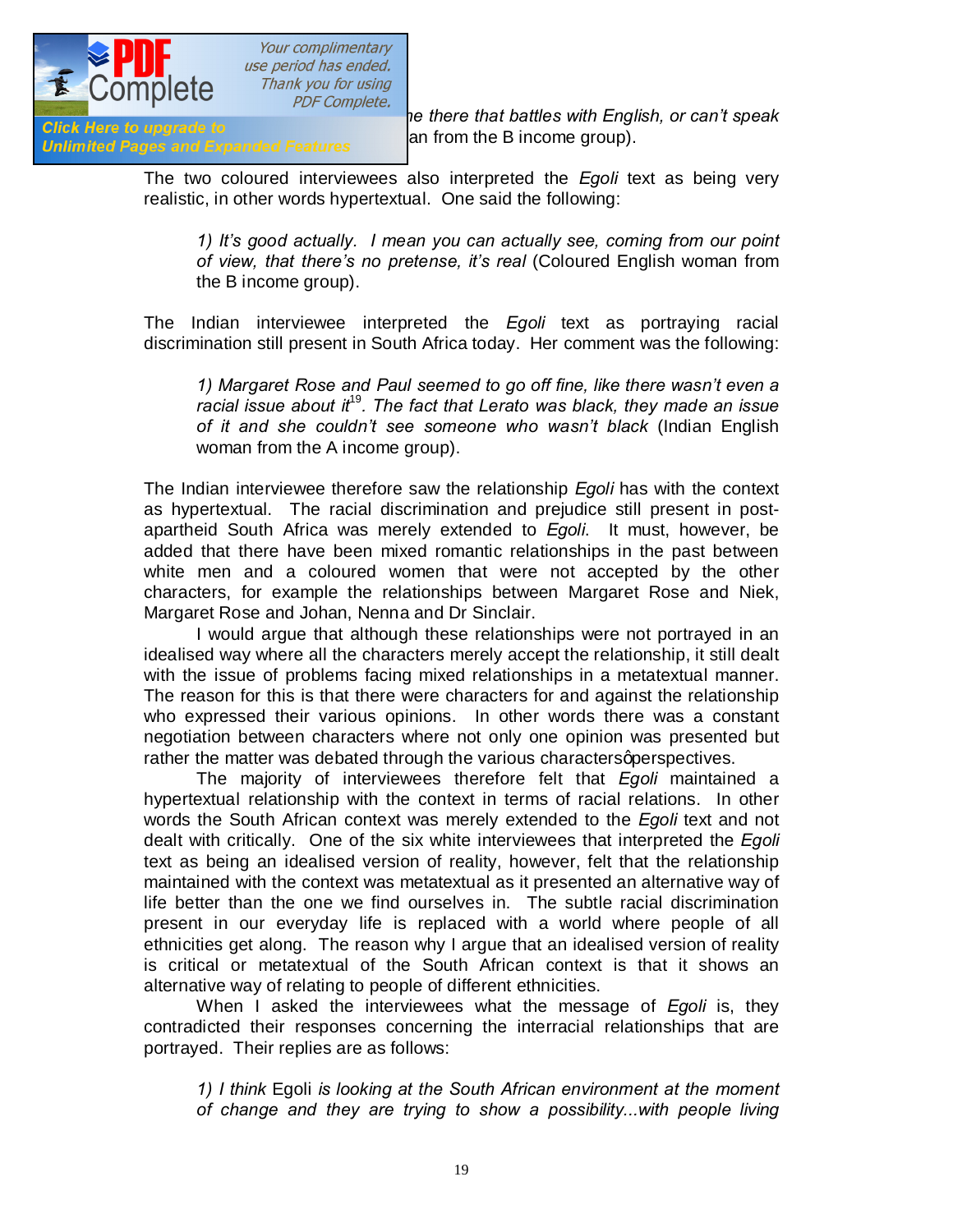

**Unlimited Pages and Expanded Features** 

**together, may be to the sense of community than they did before.**<br>**Click Here to upgrade to** *the Click Here to upgrade to Iity* (White Afrikaans woman from the A income

> *2) The message to me is that people can learn...how to get along in the new South Africa* (White English woman from the A income group)*.*

> *3) I think the message is the new South Africa message of cohabitation, relationships and racial equality* (White Afrikaans man from the A income group).

> *4) Sometimes they actually make a statement or two...Maybe they're trying to say "Hey, let's do something about this"* (White English man from the B income group).

> *5) Communication with different groups for number one. Also when you party and go out for dinners...that you can sit around one table and even in the coffee shops...Everyone's the same* (Coloured English woman from the B income group).

> *6) It shows you how in the new South Africa we could live. Peacefully and things like that. And you're free to live where you want to. That's how it should be. That's how it was many years ago when I was growing up*  (Coloured English woman from the B income group).

The interviewees saw *Egoli* as having a metatextual relationship to the South African context when it came to the overall message yet when they were specifically asked about the racial interrelationships, the majority of them felt that only a hypertextual relationship is maintained. A possible reason for this is that at the time the interviews were conducted, there were no stories with a strong commentary on interracial relationships, while there had been such stories in the past (see socio-historic overview). This explains the general impression viewers have of *Egoli* as having a metatextual relation to the context.

The viewersginterpretations of *Egoli*'s overall message correspond to the producer-oriented meanings. Franz Marx (personal interview; 9 July 1996) states that he attempts to incorporate an idealised picture of Johannesburg as much as possible. It is therefore a deliberate decision on the part of the production team to incorporate certain aspirational lifestyles and characters in the text.

#### **9.2. Gender**

The gender of the interviewee is an important cultural element which plays a salient role in establishing how that person will read the text. Pitout (1996) does not interview male viewers despite the fact that the AMPS ratings (June 1996) show that this group comprises approximately 40% of the daily *Egoli* audience.

The gender relationships portrayed on *Egoli* are not equal as it is the men who are in the positions of power. The men are the Managing Directors while the women fulfill vocations such as secretaries, Public Relations Officers and waitresses (See Appendix C in Pitout, 1996: 245). Although characters such as Sonet challenge the male dominance of the business sphere by becoming the Managing Director, she only does this because there are no men available to fulfill the post (*Egoli*; 22 November 1996).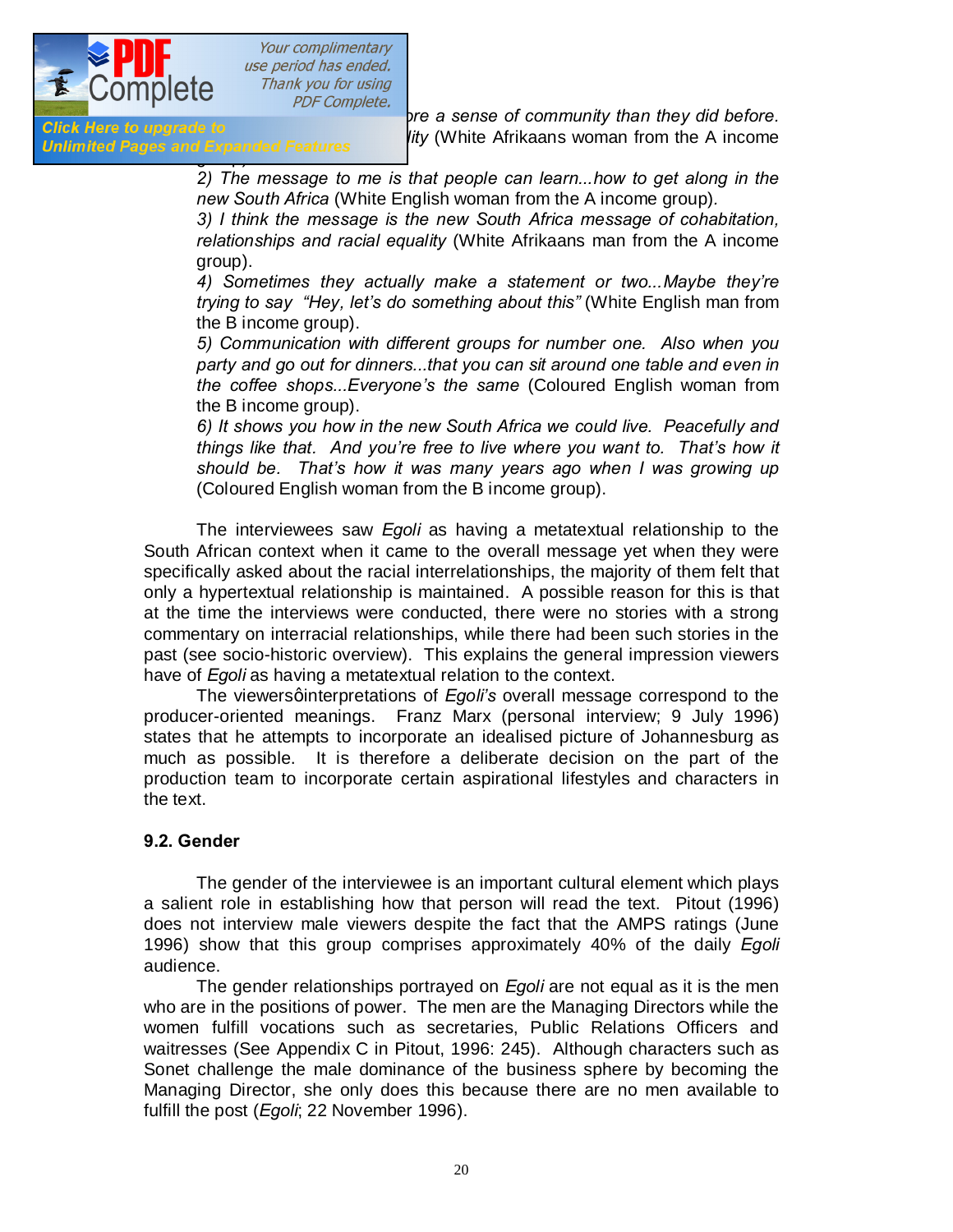

Both of the male to the male to the male interviewer of the male interviewer of the male share term interviewe<br>Click Here to upgrade to chek here to upgrade to<br>Unlimited Pages and Expanded Features and the setting and the female characters were cations and the men were in the positions of

> power agreeing with the positions both genders fulfill in reality. The male interviewees said the following:

*1) They're probably putting the females in the female roles when it comes to role playing in the corporate working environment. They are portraying the females at the moment in their traditional roles as secretaries, PR people, TV presenters, etc. So I don't think there's a strong statement that they're really making that females should be uplifted or enhanced via category* (White Afrikaans man from the A income group).

*2) Males are up there, they're in executive management. It's a buddy buddy system... Maybe in twenty years there will be equality but at the moment there isn't* (White English man from the B income group).

Five out of seven women interviewees interpreted the *Egoli* text as also having a hypertextual relationship to the context in terms of gender. The roles that they fulfill were, according to these viewers, true to the South African context. The sixth woman interviewee did not know whether the gender relations in *Egoli* were portrayed realistically or not.

The seventh interviewee felt that *Egoli* portrays the power distribution between men and women realistically but not the way women contest their disadvantaged positions. Her response was as follows:

*1) I think it happens like that but I don't think people keep their mouths shut like that. That's the problem* (White English woman from the A income group)*.* 

According to this interviewee, in reality women contest their disadvantaged positions unlike the women characters in *Egoli* who merely accept it. The relationship that *Egoli* has with the context, according to this interviewee, is still hypertextual as the context is extended to the programme but certain opinions are censored. Reality, as she perceives it, is thus transformed and modified to portray the woman characters as compliant with their unprivileged positions.

The majority of the interviewees therefore agreed that the relationship *Egoli* has with the context is hypertextual in terms of gender. Unlike race relations, the gender relations in *Egoli* are not depicted in either an idealistic manner or in a way that presents various opinions on certain issues. No alternative roles are presented in the programme other than the traditional roles where men are advantaged and women are disadvantaged. Due to the uncritical presentation of gender relations, audiences are only provided with a biased depiction of possibilities available to men and women in terms of gender roles.

#### **9.3. Language**

The language most spoken on *Egoli* is Afrikaans (70%), followed by English (30%) and the rare Sotho line with subtitles. According to Franz Marx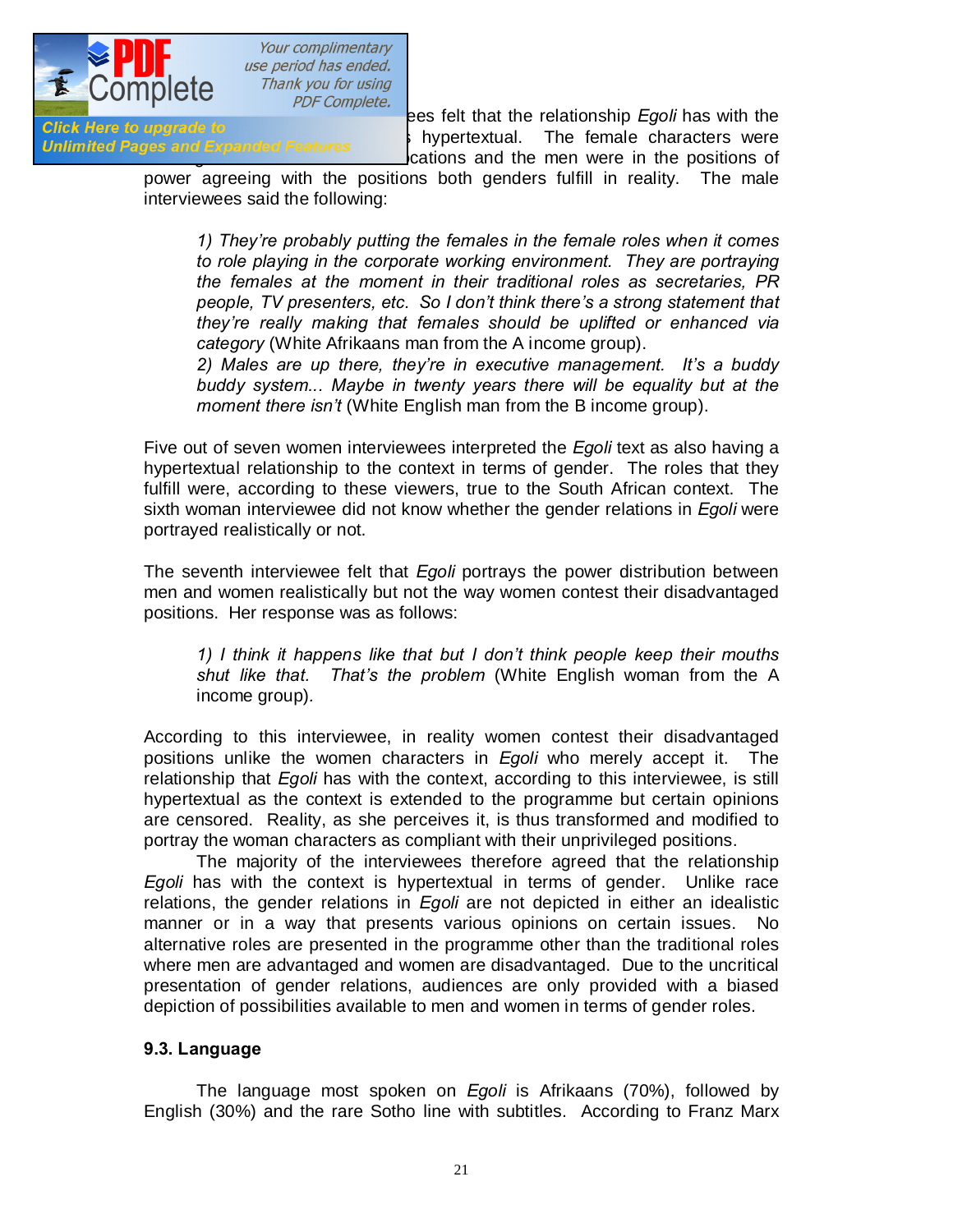

ersonal interview; 9 and the target audience of *Egoli* is Afrikaans-<br>Click Here to upgrade to the state that this time alot is one of the most expensive She women to upgrade to<br>Unlimited Pages and Expanded Features rtising time at the moment, according to a

> representative at Oracle, M-Net sadvertising agency. It is clear that the Afrikaans language group still has large buying power, which makes them attractive for advertisers.

> In every *Egoli* episode some conversations entail that one character speaks Afrikaans while the other answers in English. On one level the *Egoli* texts are promoting and affirming the right of the characters to speak their own language. However, it is only Afrikaans and English that are predominantly spoken while some characters such as Tsheko Mashabela, Lerato and Donna first language is Sotho. This group is thus marginalised in terms of language as the majority of the audience is white, coloured or Asian and does not speak their language.

> The four Afrikaans interviewees agreed that the relationship *Egoli* has with the context is hypertextual in terms of language. They interpreted the language mix as realistic and true to the South African context. Two responses to the language mix were:

*1) I like it because it comes back to the real South Africa - multilingual*  (White Afrikaans woman from the B income group).

2) The language mix is good. It makes it very South African (White Afrikaans man from the A income group).

Three of the five English interviewees also interpreted *Egoli* as having a hypertextual relationship with the South African context. For them the languages spoken in *Egoli* reflected reality. Some of their responses were as follows:

*1) When we go down to Cape Town and Kimberley we revert back to Afrikaans or they'll (family) speak Afrikaans to us and we'll speak English*  (Coloured English woman from the B income group).

*2) It's trying to show a portion of Jo'burg which is made up of Afrikaans and English people* (Indian English woman from the A income group).

The third English interviewee felt that the language mix was unrealistic and that it was only used by producers to attract both English and Afrikaans audiences. According to this interviewee no conversations had one person talking in Afrikaans while the other answered in English or vice versa. The fourth English interviewee interpreted the language mix in *Egoli* as having a metatextual relationship to the South African context. According to this interviewee the right to speak one **s** own language is important and that it was what *Egoli* was portraying. Her response was as follows:

*1) You've got to say "this is the new South Africa, if I speak English you're allowed to speak Afrikaans back to me and vice versa"* (White English woman from the A income group).

The majority of interviewees, however, felt that *Egoli* presented the languages in South Africa realistically<sup>20</sup>. Social issues regarding language such as the right to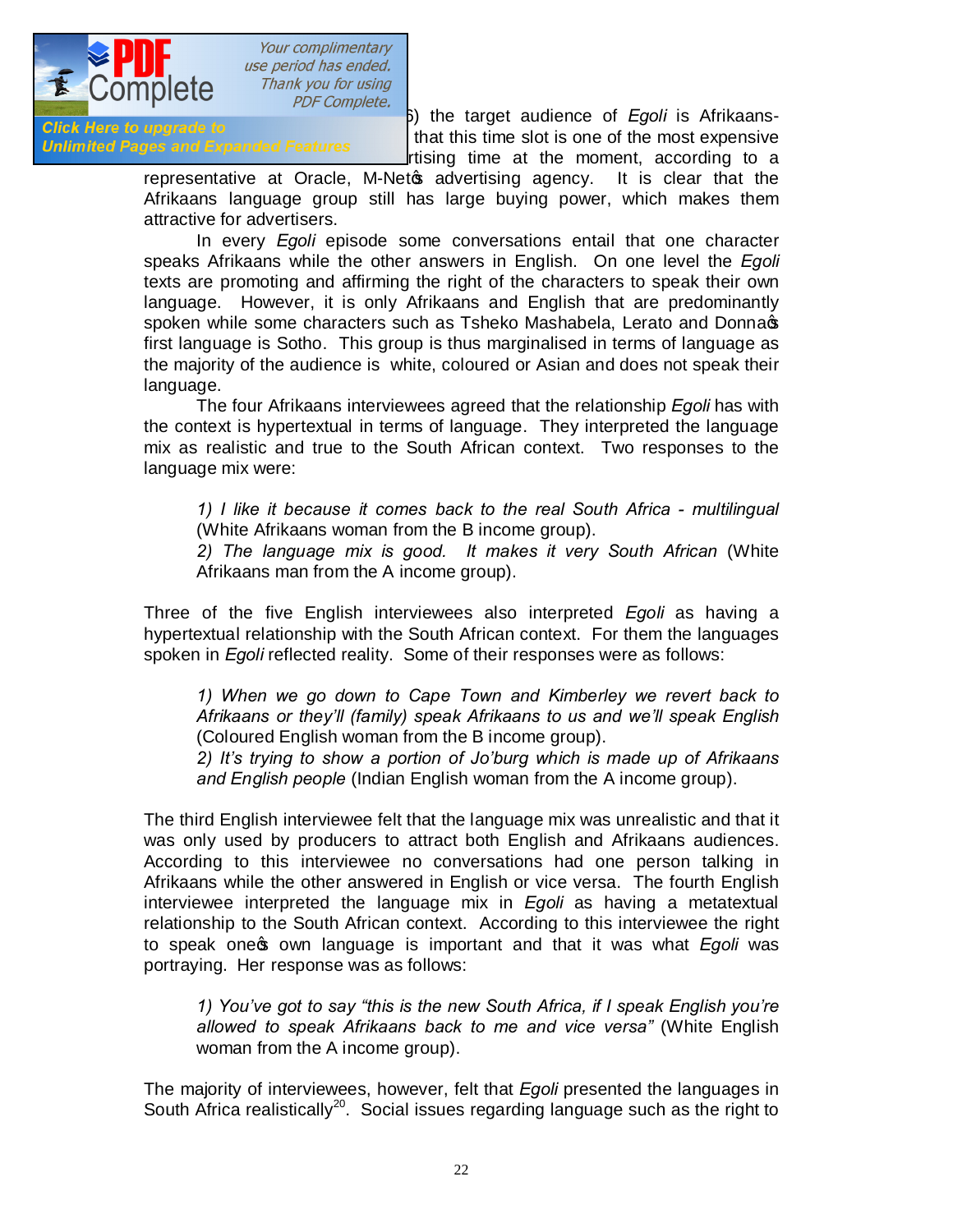

the marginalism of critical marginalism of critical position of the mentioned nor dealt with<br>Unlimited Pages and Expanded Features I relationship being maintained with the context

and as such the position of marginalised languages are not expressed in *Egoli*.

#### **10. CONCLUSIONS**

*Egoli* presents the South African reality as a place where everyone can live in harmony, regardless of ethnicity. Franz Marx (personal interview; 9 July 1996) attempts to reflect % the idealised face of Johannesburg +. In this sense the majority of interpretations of the audiences correspond to that of the produceroriented meanings. In terms of gender, however, *Egoli* maintains a hypertextual relationship with the context and does not address and discuss socio-political issues critically.

Pitout (1996: 224) argues that *Egoli* can serve as cultural forum where audiences are able to learn about other cultures quistoms and values. South Africa has a complex ethnic and cultural composition and *Egoli* represents this in an integrated manner. It is in light of this that I want to argue for the accompaniment of social responsibility regarding the production of media products.

*Egoli* does have a metatextual relationship to the South African context regarding some socio-political issues such as tolerance of other ethnicities. My argument is that the current hypertextual relationship *Egoli* has with gender and language issues can therefore also be portrayed in a metatextual manner. In this sense the audiences can be made aware of the various possibilities available to them in terms of gender roles and so not be limited by the traditional prescribed ideas. Through maintaining a metatextual relationship with the context in terms of certain language and gender debates, *Egoli* can be informative and present the specific argument in an entertaining manner. This is not a new idea as the producers of *Suburban Bliss*, Carl Fischer and Gray Hofmeyer, say "they attempt to present situations and representations of people coping with the changes in South Africa through humour+ (Roome, 1996: 2).

*Egoli* needs to be critical of the context in which it is both produced and interpreted so that it may play a positive and influential role in challenging injustices present in South Africa today. As Franz Marx states:

*Because it (soap opera) has such a huge social influence, is the reason why the Americans investigate it so much, much more so than they do the theatre, films or the so-called prime time dramas* (Pitout; 1996: 228)*.*

The producers of *Egoli* are therefore aware of the influence they have on audiences and should present socio-political issues accordingly. Social responsibility should accompany the production of *Egoli* so that the programme can contribute to the social equality of South African citizens.

#### **ACKNOWLEDGEMENTS**

I would like to thank Professor Keyan Tomaselli and Dorothy Roome for their comments on previous drafts of this paper. Also thanks to Franz Marx, Laurence Lurie and the rest of the *Egoli*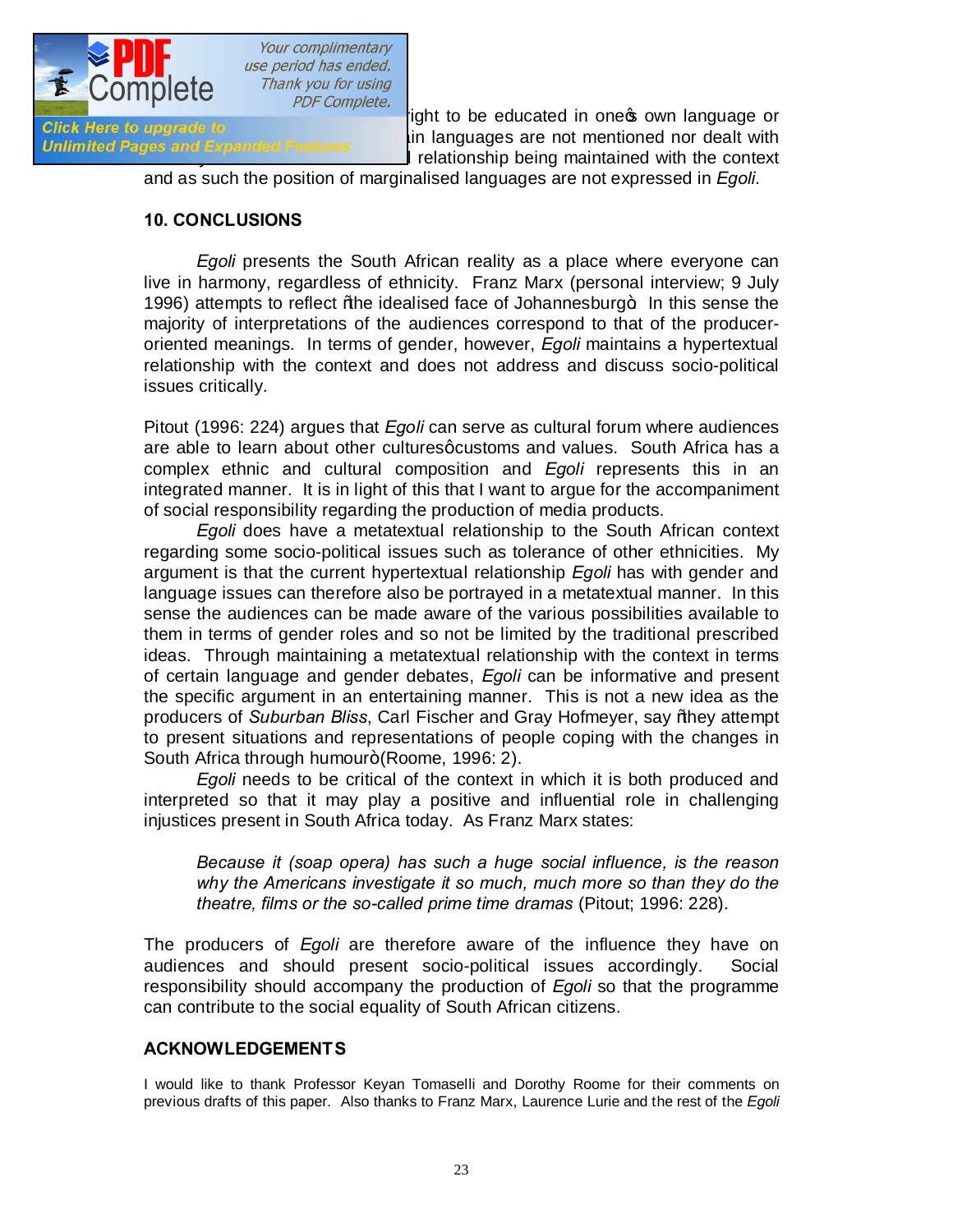

pDF Complete.<br>
Fing my visit. Special thanks to the Centre for Science

Click Here to upgrade to<br>Unlimited Pages and Expanded Features this study.

#### **REFERENCES**

Althusser, L. (1971). *Lenin and philosophy and other essays*. (B. Brewster, Trans.). New York: Monthly review press.

Bal, M. (1985). *Narratology: Introduction to the theory of narrative*. Toronto: University of Toronto Press.

Bennet, T. & Woollacott, J. (1987). *Bond and beyond: the political career of a popular hero.*  London: Macmillan Education.

Boniface, L. (1994). Soap opera: fiction or fantasy? *Critical Arts* 8(1&2), pp. 67-76.

Brown, M.A. (1994). *Soap opera and women's talk: the pleasure of resistance*. Thousand Oaks: Sage Publications.

Buckman, P. (1984). *All for love: a study in soap opera*. London: Secker & Warburg.

Cantor, M.G. (1983). *The soap opera*. Beverly Hills: Sage Publications.

De Biagi, D. (1991). *Soap opera: the reader*. London: Macmillan.

Garnham, N. (1995). Political economy and cultural studies: Reconciliation or divorce? *Critical Studies in Mass Communication*, 12, pp. 62-71.

Grossberg, L. (1995). Cultural studies vs political economy: Is anyone else bored with this debate? *Critical Studies in Mass Communication*, 12, pp. 72-81.

Hall, S. (1980). Encoding/decoding. In S. Hall, D. Hobson, A. Lowe & P. Willis (Eds.), *Culture, Media and Language* (pp. 128-138). Birmingham: University of Birmingham.

Livingstone, S. (1986). *Viewer's interpretations of soap opera. The role of gender, power and morality*. Washington, D.C.: Eric.

Meehan, E.R. (1986). Conceptualising culture as commodity: the problem of television. *Critical studies in mass communication*, 3, pp. 448-457.

Mumford, L.S. (1995). *Love and ideology in the afternoon: soap opera, women, and television genre*. Bloomington: Indiana University Press.

Worton, M. & Still, J. (Ed.). (1990). *Intertextuality: theories and practices.* Manchester & New York: Manchester University Press.

#### **BIBLIOGRAPHY**

#### **Primary sources**

All Media and Product Survey (AMPS). (1996). Media Research Africa, June.

*Egoli* audience*.* 15 - 30 November 1996. *Personal interviews.*

Lurie, L. Executive Producer of *Egoli*. 15 July 1996. *Personal interview*.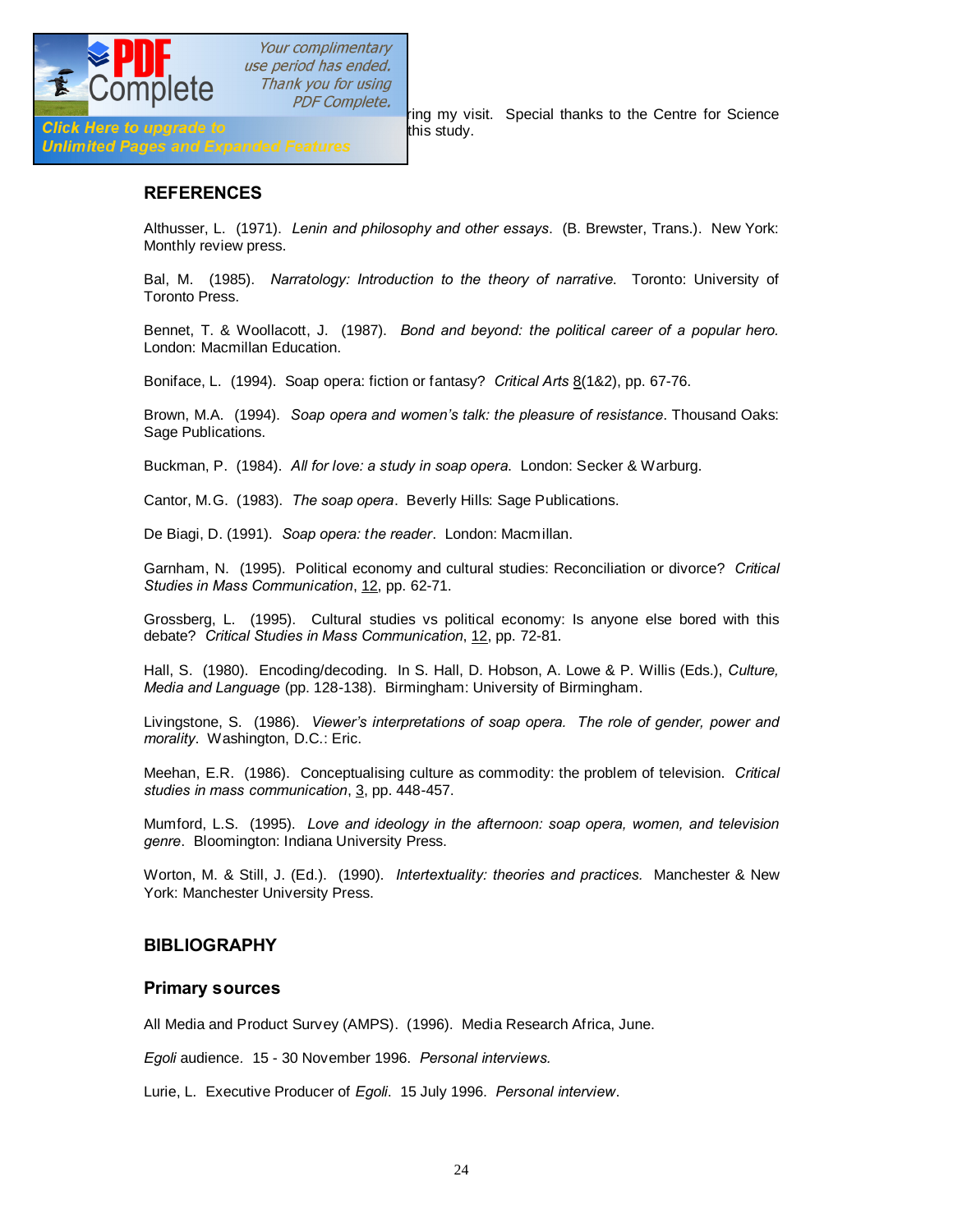

**Unlimited Pages and Expanded Features by An Anglitative Separation** 

Marx, F. (Producer). (1996). *Egoli: place of gold* (Videotape). Johannesburg: Franz Marx Films. Episodes 14 - 29 November.

Marx, F. Producer of *Egoli.* 9 July 1996. *Personal interview*.

Marx, K. Publicity officer of *Egoli.* 16 July 1996. *Personal interview*.

Naudé, E. & Shalkoff, B. (1995). *Egoli: recipe book*. Pretoria: Actua Press.

Odendal, D. Head writer of *Egoli*. 17 July 1996. *Personal interview*.

Schoombie, S. (1992). Suid-Afrika se soapkoning. (*South Africa's soap king). DeKat*, November, pp. 63-67.

#### **Secondary sources**

Allen, R. C. (1987). The guiding light: soap opera as economic product and cultural document. In H. Newcomb (Ed.), *Television: the critical view* (pp. 141-163). New York: Oxford University Press.

Bakhtin, M. (1981). *The dialogical imagination*. ( C. Emerson & H. Holquist, Eds.). (H. Holquist, Trans.). Austin: University of Texas Press.

Bal, M. (1981). *Literaire genres en hun gebruik*. Muiderberg: Coutinho.

Bettinghaus, E.P. (1991). *Persuasive communication*. New York: Holt, Rinehart and Winston.

Bouwer, S. (1994). Houdingsverandering as senderintensie in populêre TV-dramas. *Tydskrif vir letterkunde* 32(4), pp. 74-80.

Fish, S. (1980). *Is there a text in this class? The authority of interpretive communities*. Cambridge: Harvard University Press.

Fiske, J. (1987). *Television culture*. London: Methuen.

Gamman, L. & Marshment, M. (1989). *The female gaze: women as viewers of popular culture*. Seattle: The Real Comet Press.

Genette, G. (1982). *Palimpsests: La littérature au second degré*. Paris: Larousse.

Geraghty, C. (1991). *Women and soap opera: a study of prime time soaps*. Cambridge: Polity Press.

Gramsci, A. (1971). *Selections from prison notebooks.* (Q. Hoare & G.N. Smith, Eds. & Trans.). London: Lawrence & Wishart.

Johnston, D.D. (1994). *The art and science of persuasion*. Dubuque: WCB Brown and Benchmarks.

Kristeva, J. (1980). *Desire in language: a semiotic approach to literature and art*. (L.S. Roudiez, Ed. & Trans.). New York: Columbia University Press.

Lindlof, T.R. (1995). *Qualitative communication research methods*. California: Sage.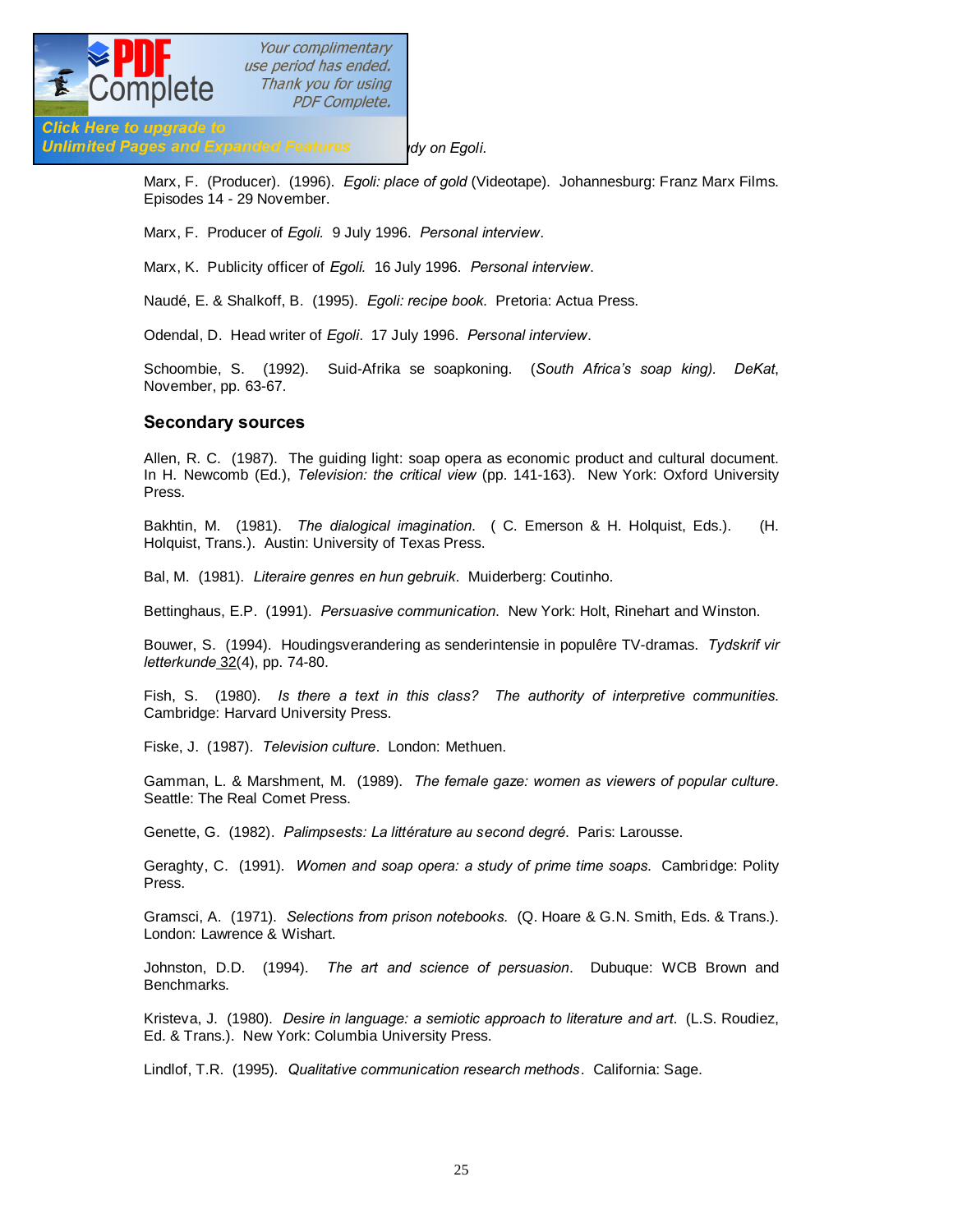

PDF Complete.<br>
7). In D. McLellan (Ed.), *Karl Marx: Selected writings.* 

# Click Here to upgrade to<br>Unlimited Pages and Expanded Features

McCracken, G. (1988). *Culture and consumption*. Bloomington & Indianapolis: Indiana University Press.

Michaels, E. (1990). A model of teleported texts. *Continuum* 3(2), pp. 8-31.

McQuail, D. (1984). *Media functions and normative perspectives*. London: Sage Publications.

Newcomb, H. (1987). *Television: The critical view*. New York: Oxford University Press.

Peirce, C.S. (1931). *The collected papers of Charles Sanders Peirce*. (C. Hartshorne & P. Weiss, Eds.). Cambridge: Harvard University Press.

Pitout, M. (1996). *Televisie en resepsiestudie: 'n analise van kykersinterpretasie van die seepopera* Egoli *-* Plek van Goud. *(Television and reception study: An analysis of viewers' interpretations of the soap opera* Egoli - Place of gold*).* Pretoria: University of South Africa.

Roome, D. (1996). *'Cultural reconciliation' and popularist media: A survey of female viewers of*  Suburban Bliss. Paper presented in Sydney: International Association of Communication Research.

Saussure, F. (1966). *Course in general linguistics*. (W. Baskin, Trans.). New York: McGraw-Hill.

Schatz, T. (1981). *Hollywood genres: formulas, film making and the studio system*. New York: Random House.

Silverman, K. (1981). *The subject of semiotics*. New York: Oxford University Press.

Simons, H.B. (1986). *Persuasion - understanding, practice and analysis*. New York: Random House.

Stam, R., Burgoyne, R. & Flitterman-Lewis, S. (1992). *New vocabularies in film semiotics: structuralism, post-structuralism and beyond*. London: Routledge.

Tomaselli, K.G. (Ed.). (1988). *Rethinking culture*. Bellville: Anthropos.

Tomaselli, K.G. (1996). *Appropriating images: The semiotics of visual representation*. Aarhus: Intervention Press.

Tomaselli, K.G. & Van Zyl, M. (1992). Themes, myths and cultural indicators. In J. Blignaut & M. Botha (Eds.), *Movies - moguls - mavericks: South African cinema 1979-1991* (pp. 395-472). Cape Town: Showdata.

Tomaselli, R., Tomaselli, K.G. & Muller, J. (1989). *Currents of power: State broadcasting in South Africa*. Bellville: Anthropos.

<sup>&</sup>lt;sup>1</sup> *Egoli* is produced by Franz Marx Films.

 $2$  M-Net is a pay channel only accessible to subscribers who pay a monthly fee. There is, however, two hours unencoded time from 17h00 to 19h00. This unencoded time or open-time serves as an advertisement to attract subscribers for M-Net.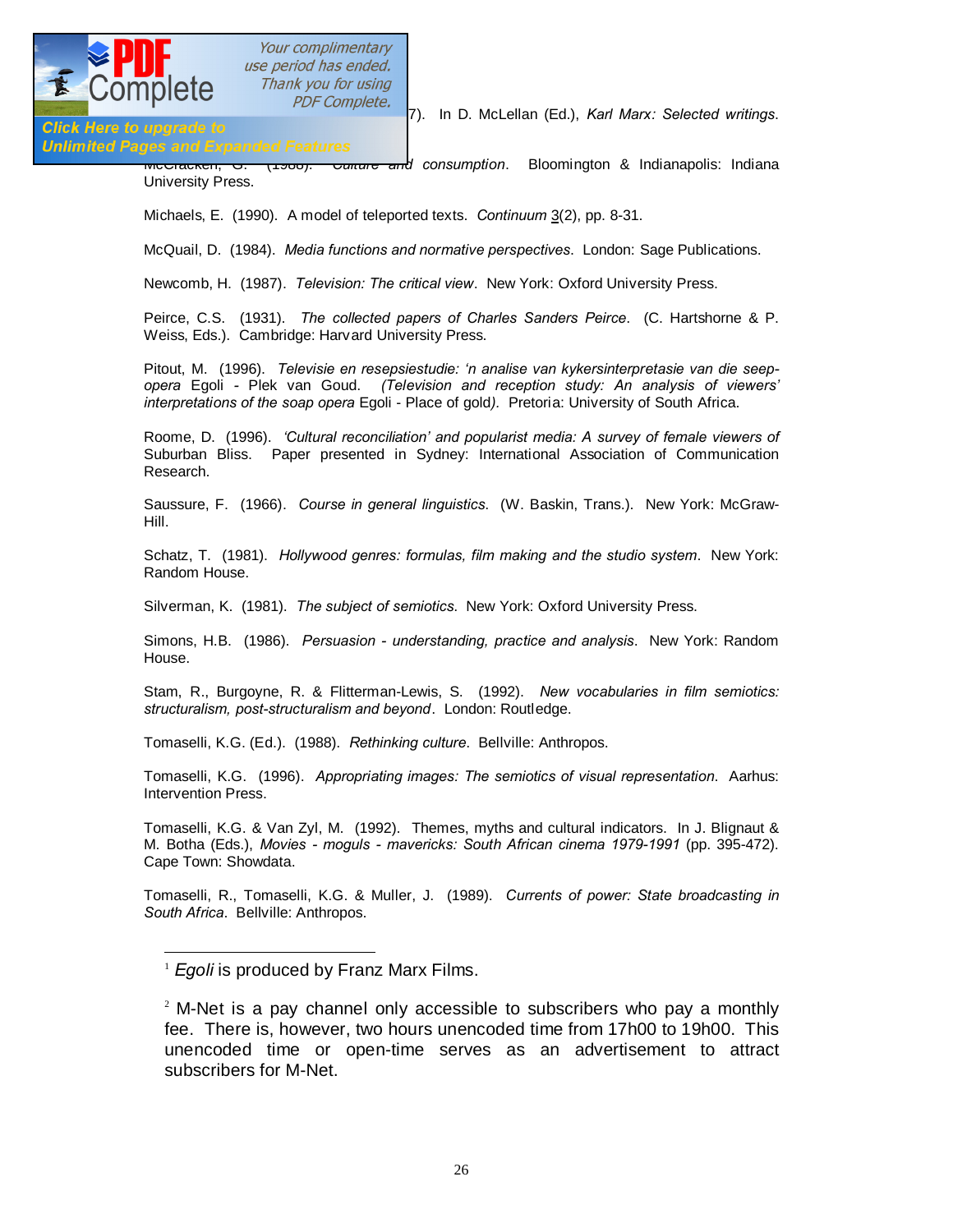

BE Complete.<br>3 PDF Complete.<br>3 Woult; 1996: 2) refers to the mixing of different Unlimited Pages and Expanded Features outh African produced programmes, something that did not happen before February 1990.

> 4 A distinction must be made between popular culture and mass culture. The former generally involves the Cultural Studies project, undertaken by Hoggart and Williams, to revalidate 50's British working class culture against the dominant elite culture. The latter refers to mass forms of entertainment such as television, radio and newspapers generated by capitalist institutions.

> $5$  The interviewees were from the following Durban areas: Berea, Amanzimtoti, Hillary, Pinetown, Merewent and Centenary Park.

> <sup>6</sup> Sign will refer to the various components that constitute signification; namely the signifier and signified in the case of Saussure; and the *sign*, interpretant and object in the case of Peirce. The Peircean component *sign* will be placed in italics.

7 The *Citizen* 4 November 1993.

<sup>8</sup> *Egoli* Spectaculars are live concerts in which the characters of *Egoli* dance, sing or act. These concerts are mostly held in sport stadiums in various places in South Africa and are very popular, drawing as many as 40 000 people (Franz Marx; personal interview; 9 July 1996). Franz Marx hired Jan Malan Productions to organise these promotional concerts.

9 The *Egoli* Club is managed by the publicity department of Franz Marx Films. They ensure that all letters sent to the actors are answered.

<sup>10</sup> An *Egoli* teaser is approximately a minute long and contains snippets from the following day's episode. The purpose is to attract audiences to watch the next day.

<sup>11</sup> According to Pitout (1996: 60) Franz Marx offered *Egoli* to the SABC in the late 80's. As they were still a mouthpiece for the National Party, they were not interested due to the interracialism. Pitout argues that the hegemony of whites being superior to other ethnicities was thus questioned by Marx. I do not think this was the case, only that the hegemony of separatism was questioned by Marx.

 $12$  Margaret Rose and Nenna are coloured characters, while Johan, Niek and Dr Sinclair are white characters.

<sup>13</sup> These story ideas are derivative of the Afrikaans film tradition in South Africa. See Tomaselli and Van Zyl (1992) for a historical analysis of the three myths that determined the choice of these ideas; namely the Eden myth, the urban trek and social position of the outsider.

<sup>14</sup> According to Karien Marx (personal interview; 16 July 1996), publicity officer of *Egoli*, someone even sent a chocolate cake (which is also a tertiary text) to